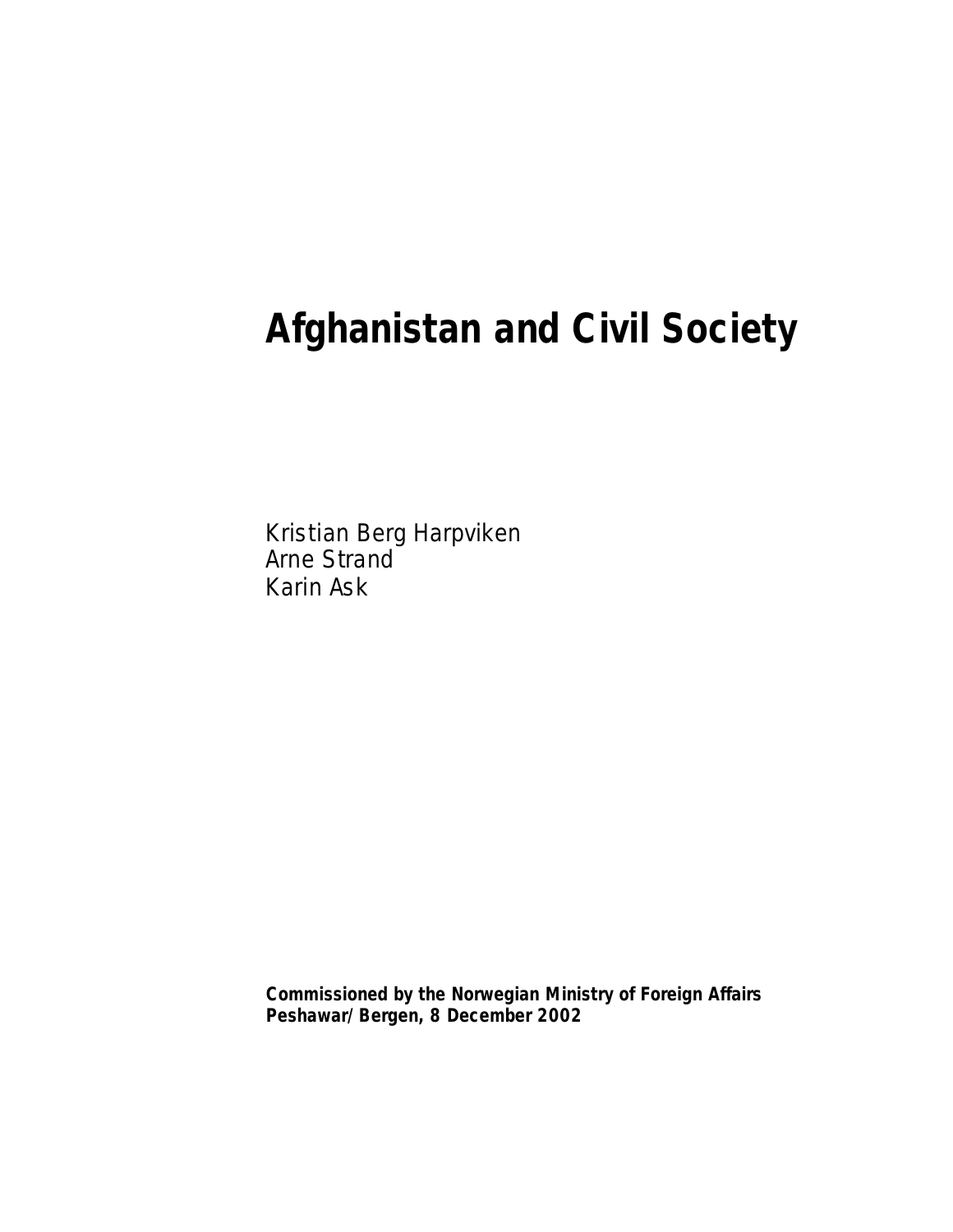# Contents

| 3. STRENGTHENING CIVIL SOCIETY? ENABLING AND OBSTRUCT ING FACTORS  13 |  |
|-----------------------------------------------------------------------|--|
|                                                                       |  |
|                                                                       |  |
|                                                                       |  |
| $\overline{4}$                                                        |  |
|                                                                       |  |
|                                                                       |  |
|                                                                       |  |
|                                                                       |  |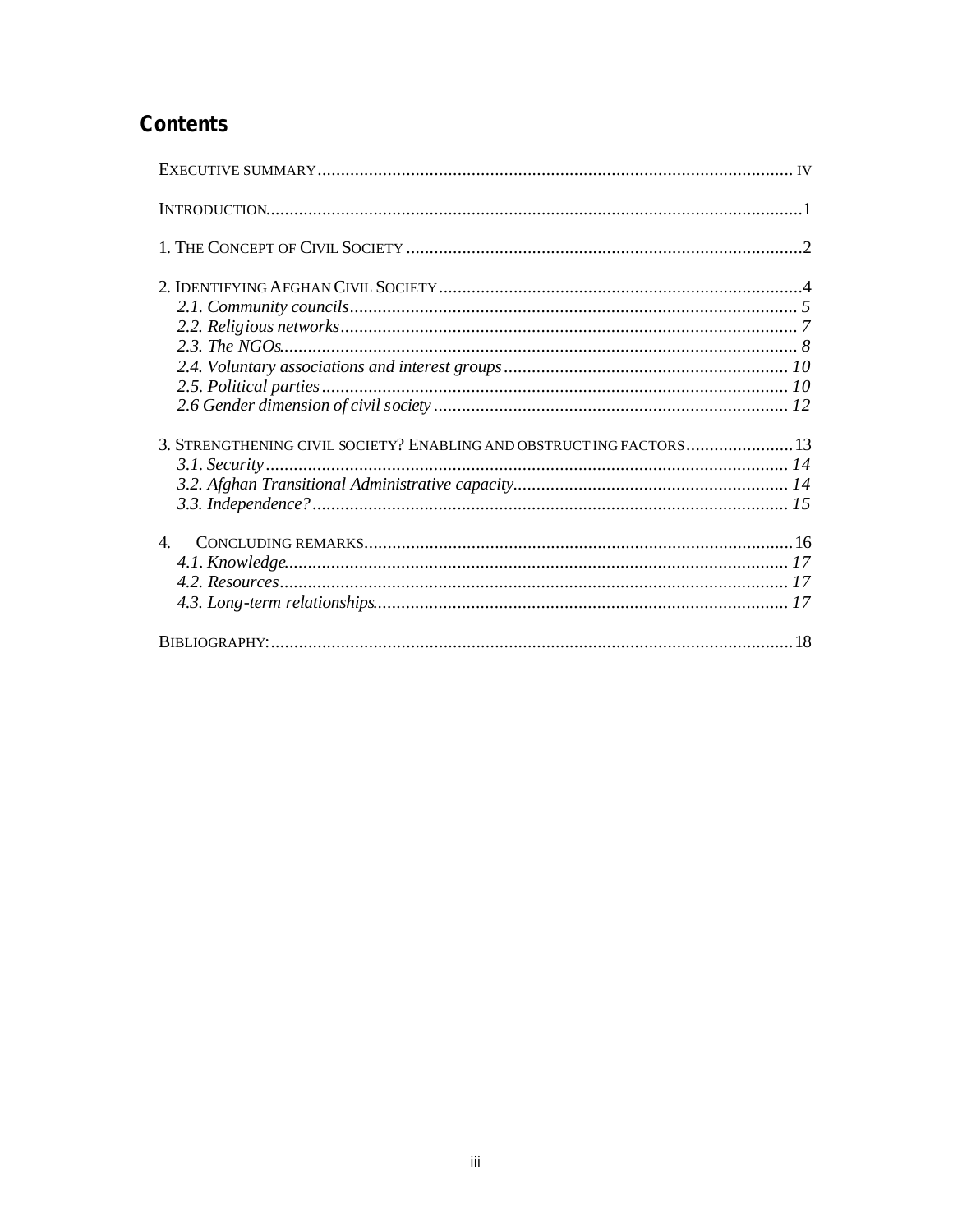# **Executive summary**

This report starts with an introduction to the debate on the concept of civil society, paying particular attention to Muslim societies where traditional forms of civil society associations are dominant. This then leads into a review of a wider range of associations presently active in Afghanistan, including the traditional *shuras*  (community councils), religious networks, Non-Governmental Organisations (NGOs), voluntary associations and interest groups, and political parties.

The role of the gender dimension in Afghan civil society is emphasised. An argument here is that a unique opportunity for securing women larger influence risks being lost as gender issues now seem about to be moved from the centre stage into one among several cross-cutting issues.

Within the Afghan context there is, moreover, a further range of limitations to freeing the positive resources of the various Afghan civil society organisations. Most prominent here is the lack of security, and the fact that elements within the current formal and informal Afghan leadership do not necessarily have an interest in promoting a strong Afghan civil society. Thus, much will rest on the willingness and ability of the Afghan Transitional Administration (ATA) to promote and accommodate civil society initiatives, not least in the process leading up to the forthcoming Constitutional Loya Jirga and election.

Given the ATA's limited influence within Afghanistan, two major concerns are raised:

1) Should Afghan (and international) civil society adopt a more confrontational approach towards the ATA to ensure a larger influence, or rather focus on dialogue and cooperation given the fragmented nature and limited capacity of the present administration?

2) Having encouraged larger Afghan civil society activities, what role might the international community take on to function as a guarantor for their security and continued influence?

To this end there needs to be a realisation of unrealistically high expectations of what the Afghan civil society would be able to achieve, and what actual possibility non Afghan actors might hold for building and strengthening it. The report does, however, make certain suggestions for how the international community might assist in enhancing the capacity and influence of Afghan civil society organisations, including the following:

1) Establish a clearer understanding of the role and influence that Afghan civil society might hold within the present context and the given limitations.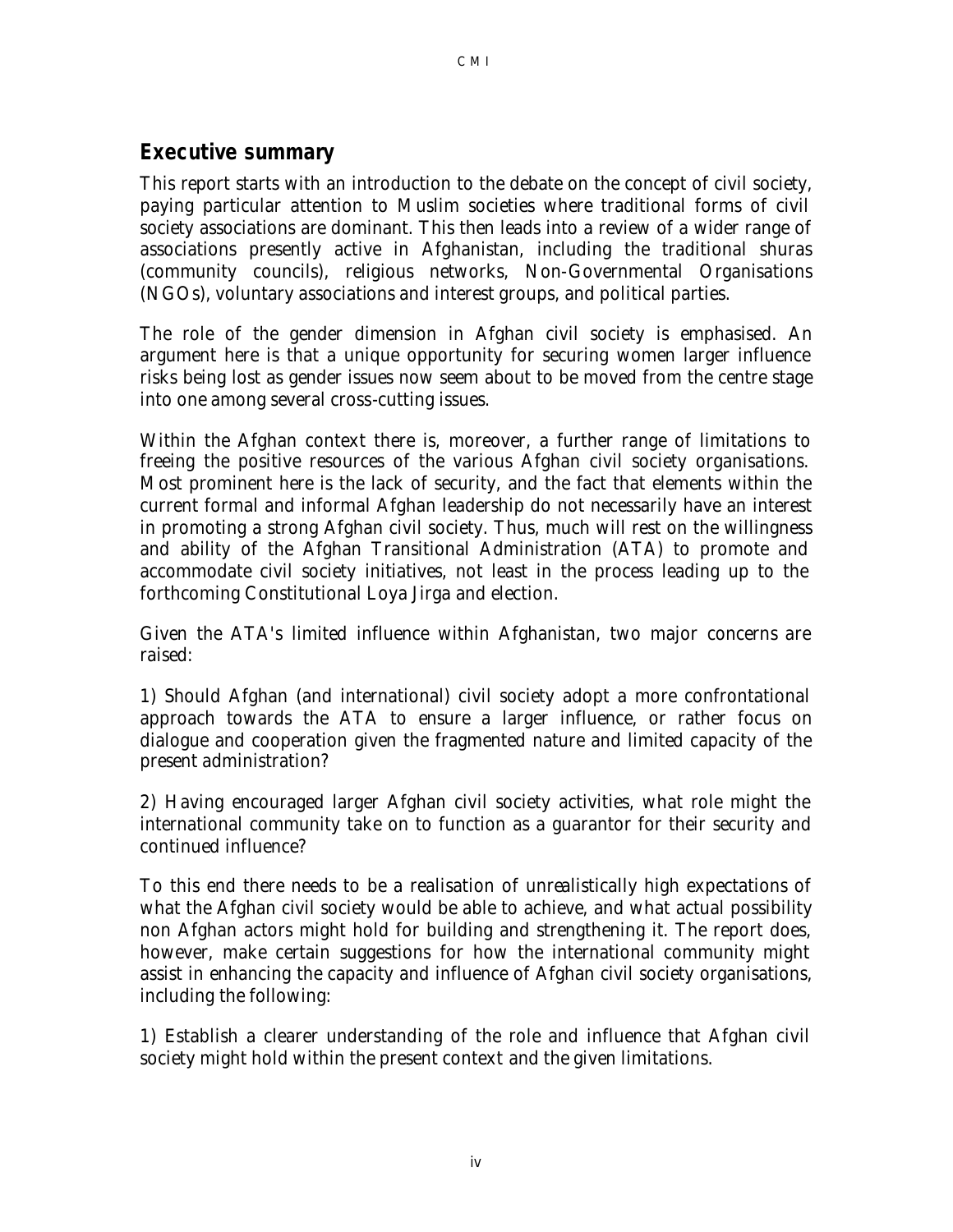2) Strengthen its ability for social mobilisation through a smart rather than massive resource allocation, and through ensuring international protection for Afghan civil society initiatives.

3) Ensure a longer term and more formalised relationship with Afghan civil society organisations, clarifying through a constructive dialogue their mandates and role in relation to their constituencies, the Afghan authorities and the international community.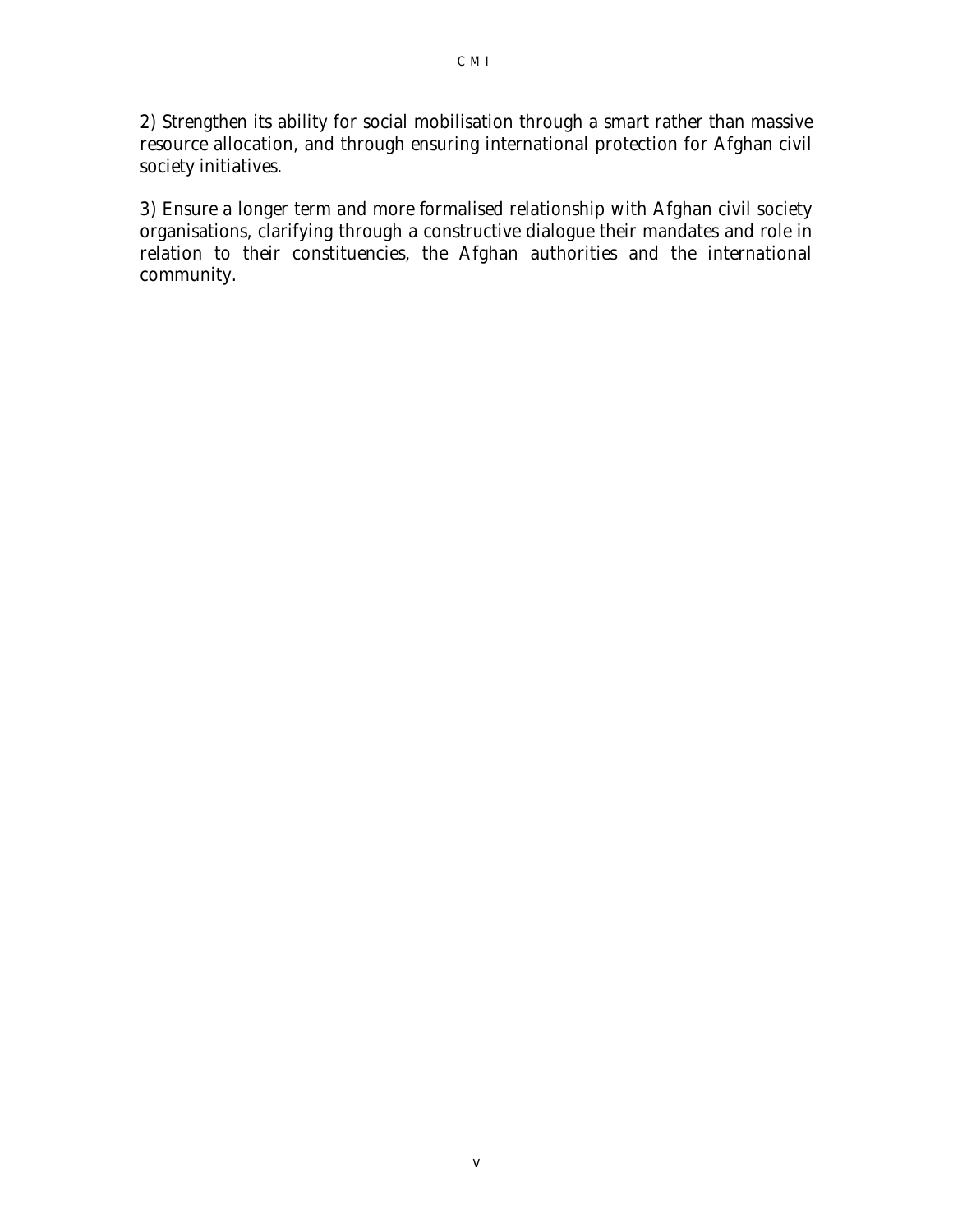## **Introduction<sup>1</sup>**

 $\overline{a}$ 

A 1999 report by Amnesty International carries the following title: *Human Rights Defenders in Afghanistan: Civil Society Destroyed* (Amnesty International 1999). In this report, civil society is largely equated with the so-called intelligentsia professionals, politicians and artists with a background in the modern system of higher education. The extremely narrow definition of civil society applied by Amnesty in this report is exactly what led it to conclude that there was no civil society in the Taliban's Afghanistan, since it did not look anywhere beyond the intelligentsia to identify civil society. Whereas few would apply as narrow a definition as the Amnesty one, the current frenzy of initiatives to work with civil society in Afghanistan, amongst foreign aid providers in particular, builds on the related assumption that civil society is, if not non-existent, at least very weak.

Others would argue, however, that civil society in Afghanistan is strong, and that the massive popular engagement in the recent Loya Jirga process is evidence that war or repressive governments have not subdued it. Some would go further and say that the strength of civil society, in its manifold and conflicting manifestations, is an obstacle to building a strong and functioning state, and hence lies at the core of the Afghan problem. The claim that Afghanistan has a civil society, even potentially a strong one, rests on the assumption that civil society is composed of much more than the intelligentsia. Hence, rather than applying a template based on the experience of modern Western democracies, Afghan civil society has to be understood in its own particular historical, cultural and political context.

In this paper, the main objective is to identify civil society forces in Afghanistan. Since civil society does not operate in a vacuum, this will also lead us to an examination of constraints and opportunities for civil society to function in relation to the present political power structure, including the international community, the Islamic Transitional Administration of Afghanistan<sup>2</sup>, and local and regional power-holders. We will then turn to a discussion of enabling and restrictive factors for civil society, before concluding with an examination of the potential for international organizations to strengthen the role of civil society. Firstly, however, we will briefly examine the concept itself.

<sup>&</sup>lt;sup>1</sup> This report builds on the authors' fieldwork in various areas in Afghanistan over the past ten years, including a visit in November-December 2002. We are deeply grateful to all those who shared their insights with us, but will remain anonymous in this report. We are also grateful to the Co-operation of Peace and Unity (CPAU), which hosted a workshop on civil society in Peshawar on 2 December 2002 that substantially enriched the contents of the paper. Finally, thanks to Mirjam Sørli for excellent research assistance.

<sup>2</sup> The Islamic Transitional Afghan Administration, is variously translated as government, Transitional Authority/Administration in English donor documents. In this report we utilise the term Afghan Transitional Administration applied in UN documents, and the acronym ATA.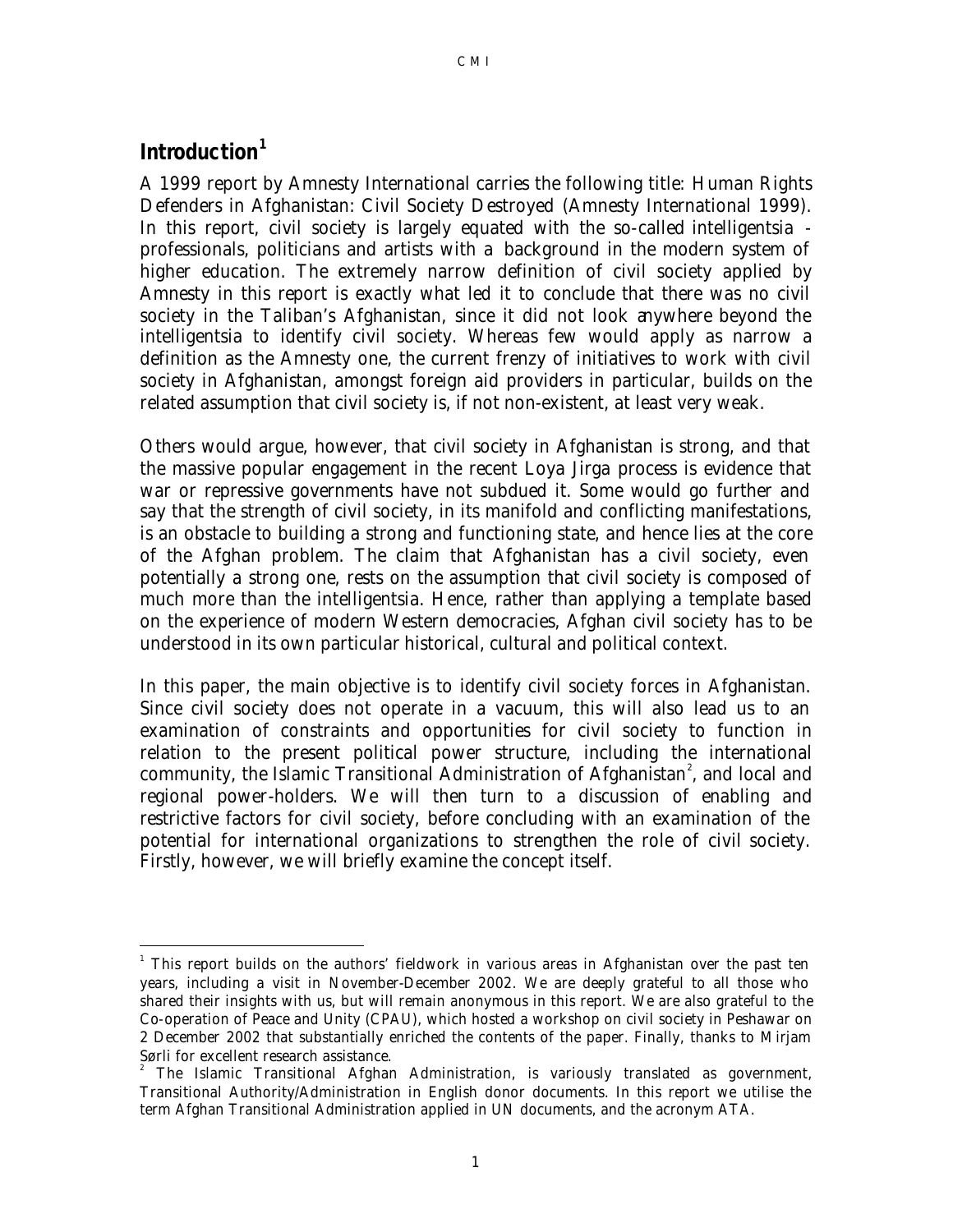#### **1. The Concept of Civil Society**

 $\overline{a}$ 

The concept of civil society is so heavily disputed in large part because it has become so widely applied in research, policy formulation and political discourse, and because different actors have such different expectations and aims in using it.<sup>3</sup> Much of the ongoing debate is about definitions, aiming at clearly delimiting what civil society is, and what it is not. In this paper we see civil society as a sensitizing concept, rather than seeking to develop a precise analytical definition.

At the most general level, civil society can be described as the sphere of activities that lies between the state and the market. The strength of civil society is thought to have major implications for political stability, economic productivity, and human well-being more generally. The emphasis on activities rather than organization is not coincidental, but is intended to keep the concept wide enough to incorporate both organizations with a degree of formality and networks and forms of collective action that are more informal. Membership of the associations and networks of civil society is characterized by voluntarism, as opposed to ascription.

The new interest in the concept of civil society that has developed, particularly over the past decade, can in part be understood as a critique of the preoccupation that social science as well as development policy-makers have had with state and market, while neglecting a variety of societal processes and forms of organization that are essential to the functioning of both. This, however, means not that establishing clear boundaries between civil society, state and market is an easy exercise, but rather that the boundaries are fundamentally fuzzy.

In relation to the state, it is commonly assumed that a strong civil society acts as a check on state policies. The relationship between the two is often described as one of clear-cut opposition. In recent years, several analysts have challenged the opposition assumption, and suggested that the interaction between state and civil society is such that the one can not be meaningfully analyzed except in the context of the other (Mohan 2000). Civil society plays political roles, and it does so through close interaction with the state. This may take the form of access to the state by representatives from civil society, as some would argue is a prerequisite to real influence (Kamali 2001). It may also be that civil society representatives take on active roles within the state, without necessarily breaking off from their civil society foundations. On the other hand, relationships between state and civil society may become too close for comfort, as when the state intentionally co-opts civil society organizations with the aim of pacifying them. In other cases, civil society bodies may be illusory, set up by the state to serve as a legitimating façade.<sup>4</sup>

 $3$  This has induced Van Rooy to describe the concept as an "analytical hat-stand", on which people can hang a variety of ideas about politics, organization, and indigenous coping. Van Rooy, A. (1998). *Civil Society and the Aid Industry*. London, Earthscan. 4 The PDPA government in Afghanistan (1978-1992) pursued both the strategies of co-opting

existing organisations and creating new ones that were loyal to the state. See e.g. Ludin, J. (2002).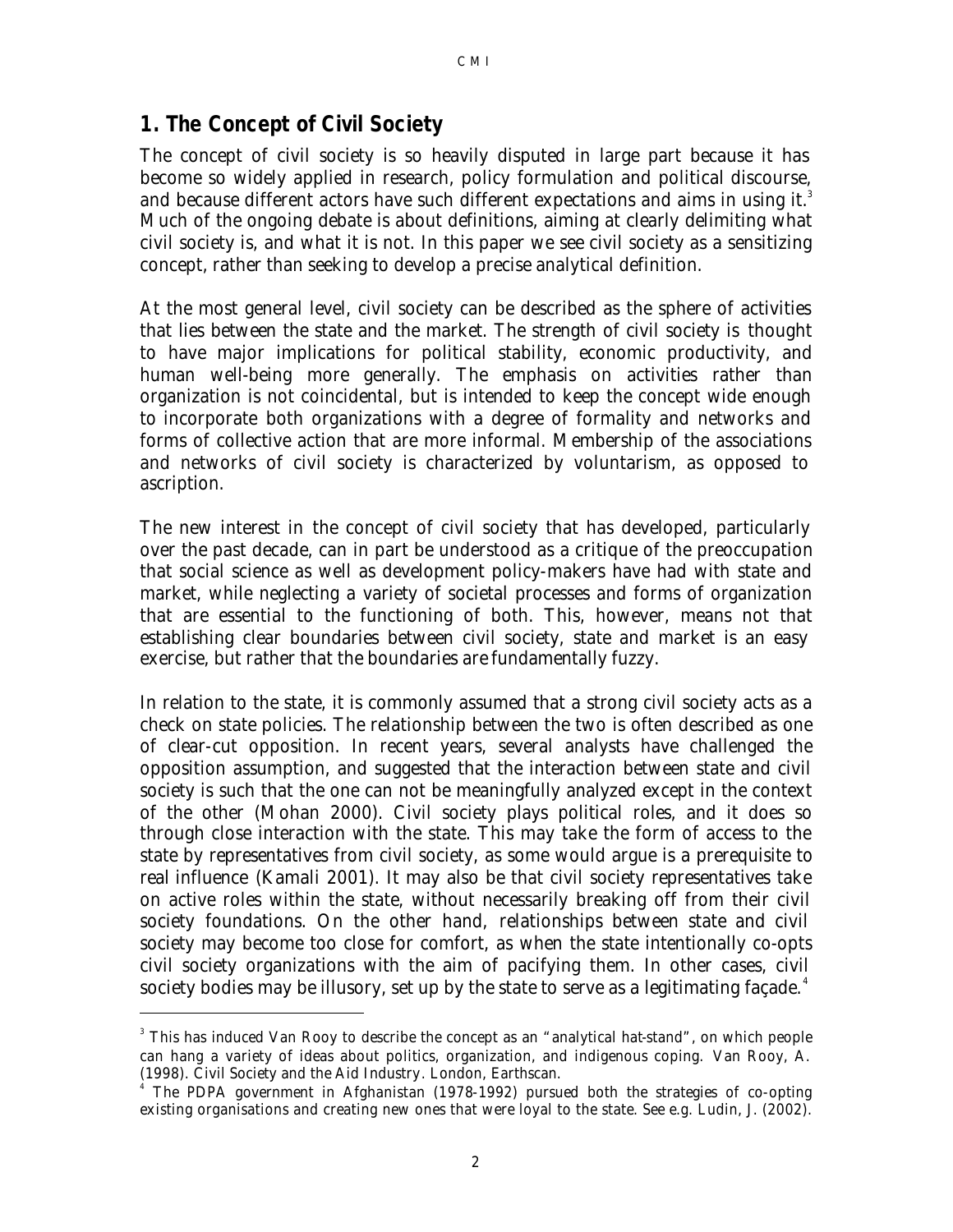In relation to the market, the assumption is that proper civil society organizations are not profit seeking. More specifically, it is commonly argued that such organizations either provide some sort of mutual benefit for their members, or they engage in the provision of public welfare services (UNDP). Nonetheless, civil society organizations do often engage in market-like settings, either in order to secure benefits for their members, or because they have to compete with other organizations over which can provide the best public service for the money.<sup>5</sup> As interestingly, actors in the market may take on civil society roles, as has repeatedly been the case with the *bazari* class in Iran, which has played an essential role as part of civil society-based protest.<sup>6</sup>

The civil society concept, as applied today, has its origin in the context of modern Western democracies. Its application to other contexts has often been myopic, identifying as civil society only associational forms familiar from the West, mainly Non-Governmental Organizations (NGOs) and other forms of voluntary association. This has led to controversy, with some arguing that the concept is wholly inapplicable to non-Western settings, and others that the concept has its value but needs to be significantly broadened to cater for other types of association (Orvis 2001). Meanwhile, definitions of civil society that are only applicable to modern Western democracies, such as those focusing on NGOs, or on the so-called intelligentsia, continue to be influential.

One consequence is that activities and forms of association that can be loosely described as traditional are excluded from the domain of civil society. If we focus on the Islamic world, we will see that popular activism has often been triggered by particular forms of authoritarian action by states where there is little or no dialogue with society at large (Kamali 2001). Examples are Turkey under Ataturk, Iran under the Shah, and Egypt under Sadat. Excluding such responses to authoritarian modernization from the concept of civil society is problematic, since it implicitly endorses the view that protest from traditional segments does not need to be met with the same respect as protest from modern segments.<sup>7</sup>

Furthermore, it is a common assumption that civil society is inherently benign (Carothers 1999). This assumption is problematic, since it undermines any

 $\overline{a}$ 

*Civil Society in Afghanistan: Background Paper*. Civil Society Conference, Kabul, Swiss Peace Foundation.

<sup>5</sup> The latter case may imply that civil society bodies are over time converted into pure business enterprises, which is a parallel to the cooptation by the state discussed above.

<sup>&</sup>lt;sup>6</sup> A similar argument may be made about the role of trade networks in supporting the emergence of the Taliban from 1994 onwards.

 $7$  This has led Richard T. Antoun, in a discussion of civil society in Jordan, to suggest a focus on values, beliefs and processes of cooperation, rather than formal associations. In the Jordanian context, Antoun sees the tribal system as a much more important part of civil society than modern forms of association. See: Antoun, R. T. (2000). "Civil Society, Tribal Process, and Change in Jordan: An Anthropological View." *International Journal of Middle East Studies* 32(4): 441-463.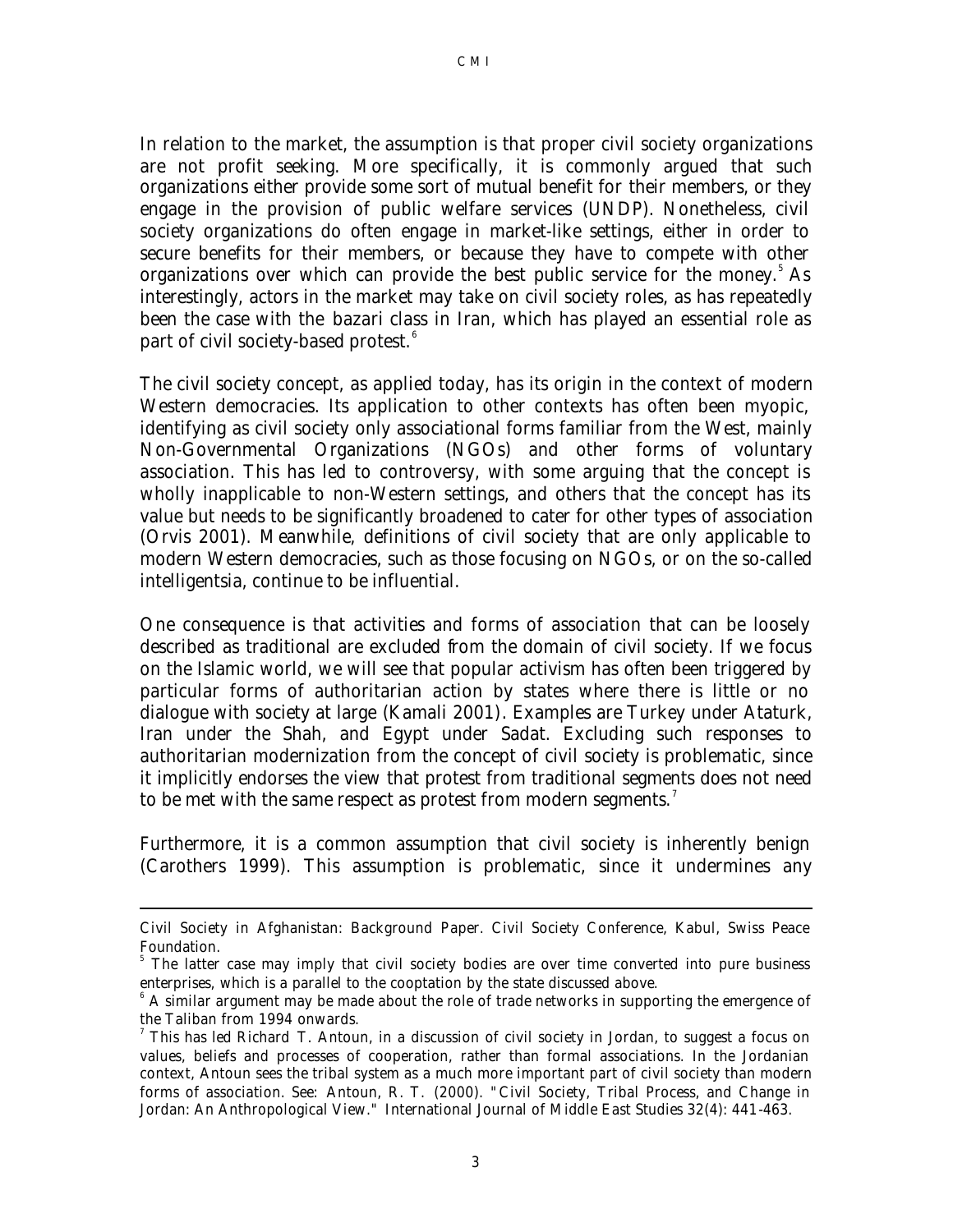argument about the relationship between civil society and the objectives it seeks, such as democracy or economic progress. The definition of civil society has to be primary, and to be open to the potential that civil society organizations may have ambiguous or even mainly negative characteristics. At the extreme, this would imply the inclusion of criminal networks (such as the Italian mafia); of associations promoting the supremacy of a certain ethnicity or religion; and of clientelist or familial networks in politics. As important, however, is the ability to maintain that civil society processes or organizations may be ambiguous, in the sense that they have a potential not only for doing good, but also for causing harm.

Even in cases where civil society is strong, it will always be the case that its ability to promote interests varies, and that many important and highly legitimate interests will not be brought forward. One reason may be simply a lack of resources, in terms of time, money or competence, amongst those who are affected. Another reason is that issues, which are highly important to a few are much more likely to be articulated than issues which, are moderately important to many. The reason is simply that collective action is less likely when individuals cannot expect significant benefits from engagements which may imply considerable risk (Maley and Saikal 2002).

Civil society is not delimited by national boundaries. For one, there are strong indications that global civil society organizations are increasingly influential, also in the politics of individual states. Examples include associations promoting the rights of indigenous people, as well as the International Campaign to Ban Landmines.

At a different level, many states have significant proportions of their population outside their borders, which does not exclude this population from active civil society engagements with a bearing on their home governments. This is particularly true for states that have experienced massive emigration, and even more so if a major share of their educated elite has departed. Narrow definitions of civil society, such as the Amnesty one focusing on the intelligentsia, reify the impression that a thriving civil society presupposes that there is a return of those in exile.

The broad understanding of civil society advocated here will not alone generate a response to the questions what is civil society, and what does civil society do. To achieve that, we need to turn to the study of its concrete forms in particular settings, in other words to move from a mainly conceptual discussion to informed empirical investigation.

# **2. Identifying Afghan Civil Society**

The identification of civil society is fraught with difficulties. We are always at risk of identifying civil society structures that exist in settings that are familiar, and where there is a more thorough scholarship on civil society. It is also a problem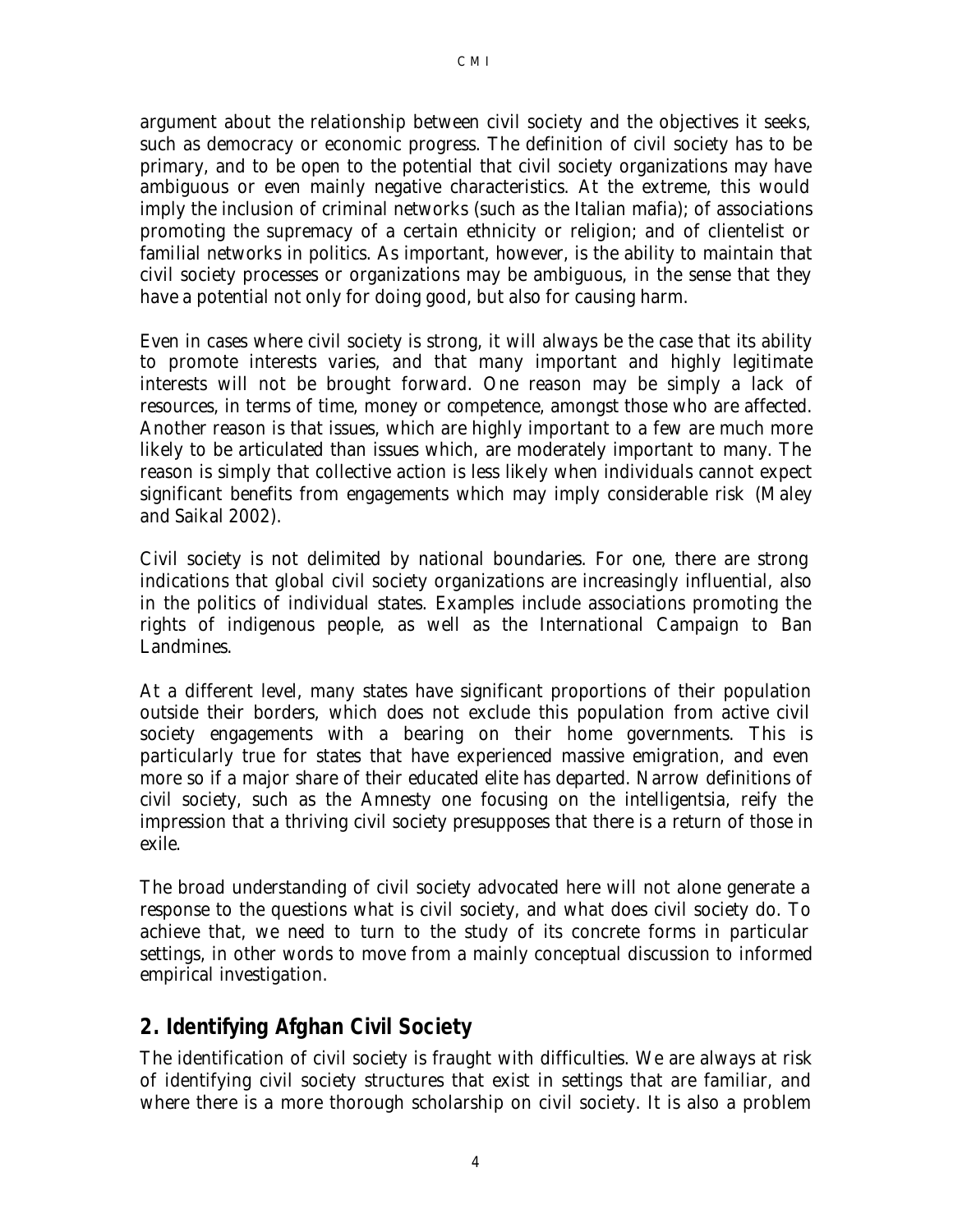that we seem to be better at identifying civil society at work when there is a major change (as when a conflict is transformed) than when things remain the same (as when a conflict is prevented or kept from escalating). Finally, it is worth reminding ourselves that in Afghanistan there are huge variations from one region to another, and between the countryside and the cities. The following does not aim at presenting the full picture of Afghan civil society, but at capturing some of the activities and organizational foci that we think are the most significant in terms of ongoing social and political change. $\delta$  In the following, we will focus on community councils; religious networks; the NGO sector; voluntary associations and interest groups; and finally, political parties.

# *2.1. Community councils<sup>9</sup>*

 $\overline{a}$ 

A variety of community councils exist throughout Afghanistan, with considerable variation between areas and between rural and urban areas. Today, a local council is most often referred to as a *shura*, an Arabic term which has come into use since the onset of war at the end of the 1970s. While the word *shura* is relatively new, the practice that it refers to has long historical roots in Afghan society, for example in the Pashtun word *jirga*. Aid agencies are increasingly seeing *shuras* as their principal partners in community development, without necessarily realizing the large contrast that there is between the mandate of a traditional community *shura* and what we may term a community development association.<sup>10</sup>

Traditionally, an Afghan *shura* is a place where all men in the community can meet to discuss issues of mutual interest. Its membership is not fixed, but varies from one meeting to the next; in principle, all adult men have the right to attend. The members would be mainly elders and people with religious knowledge, as well as those who have economic power or social power (being leader of a large *qaum)*. 11 Good contact with the authorities also tends to be important. The focus is on immediate problem solving, including the resolution of local conflicts; the basic perspective of the *shura* is reactive, rather than proactive.

<sup>&</sup>lt;sup>8</sup> This implies that several forms of local civil society functions will not be discussed (f.ex. local water management by the *mirab*), and that some structures which may also have considerable influence at the national level (f.ex. the tribal system) will not be discussed here.

<sup>&</sup>lt;sup>9</sup> At the local level, there is a range of specialized functions held by individuals that may be seen as part of civil society. One example is the *mirab*, who is responsible for organizing collective work on irrigation systems and for controlling water rights. A person selected for controlling pasture rights and preventing grazing animals from entering cultivated land, called Quruqh (in the North) or Legawan (in the central areas) performs a similar role. Such functions for local management of resources will not be discussed in this paper.

 $10$  This sub-chapter builds in part on Harpviken, K. B., M. Taksdal and M. Suleman (2001). Strengthening the Self-reliance of Returnee Communities: The Enjil Community Development Programme, Herat Province, Afghanistan. Islamabad, Ockenden International. For an early analysis of shuras as counterparts in assistance, see: Carter, L. and K. M. Connor (1989). A Preliminary Investigation of Contemporary Afghan Councils. Peshawar, Agency Coordinating Body for Afghan Relief (ACBAR).

<sup>&</sup>lt;sup>11</sup> A *qaum* may be defined as a primary solidarity group or as a network. A *qaum* may, for example, be based on family, tribe, geographic location or profession.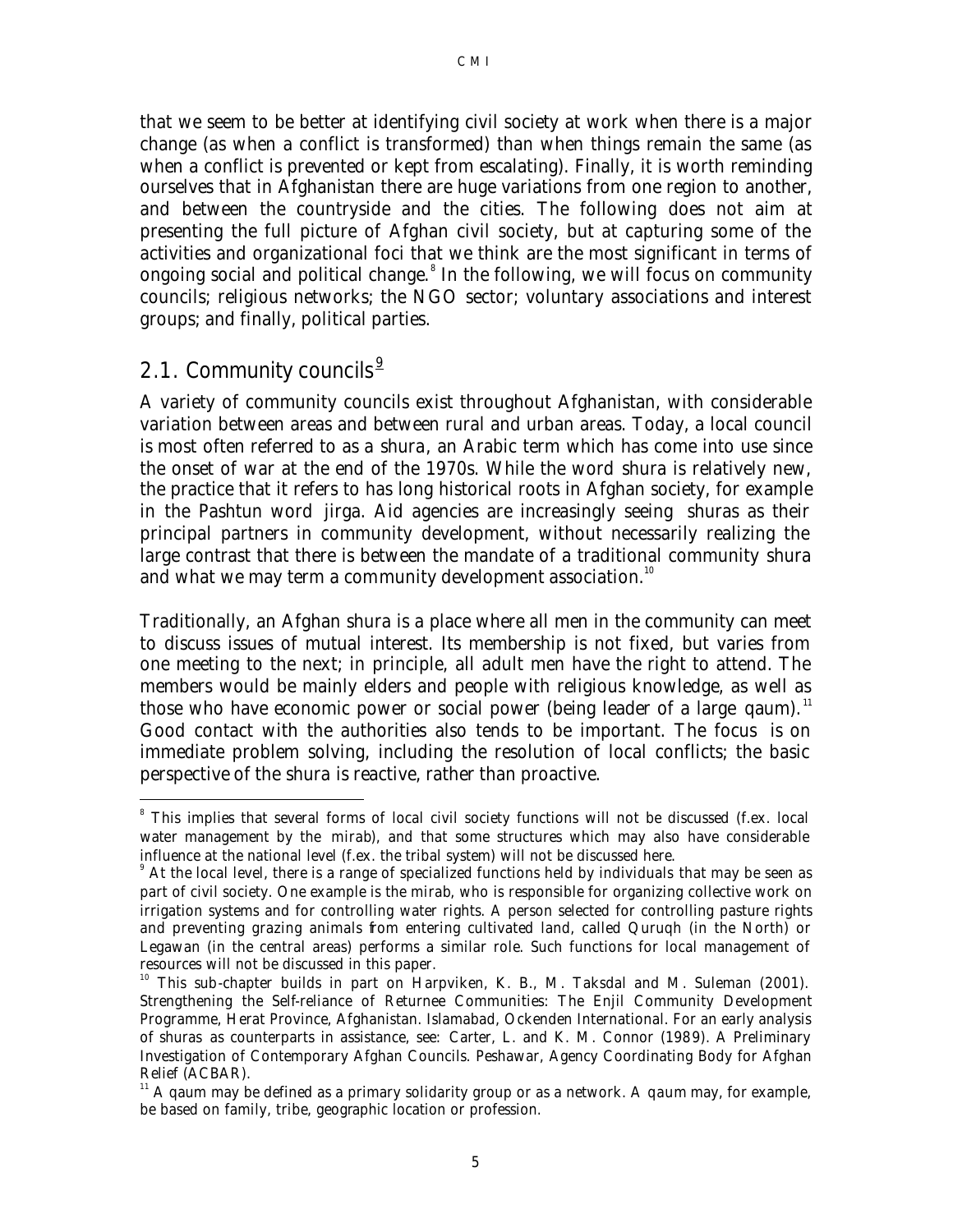Given this, it is understandable that many observers have been critical of any effort to build a sustained development effort on *shuras*. In practical aid work, the *shura*  concept is used because it is a familiar concept, which carries certain legitimacy both within the communities and with the authorities. Since some sort of *shura*  exists in the majority of Afghan communities, this represents an opportunity for rooting in a familiar concept what we have here called the Development Association. For an external agency to approach a community by requesting it to set up a Development Association, which is distinct from the *shura* both in tasks and membership, simply would not work. Taking the traditional shura as a starting point makes entry easier, but also leaves agencies with the challenge of encouraging a substantial reorientation of the *shura* (see figure). A key question here is what this reorientation, often not acknowledged by the intervening agencies, implies for the civil society function of *shuras*.

|                   | <b>Traditional Shura</b>     | <b>Community Development</b>  |
|-------------------|------------------------------|-------------------------------|
|                   |                              | <b>Association</b>            |
| Membership        | <b>Open</b>                  | Fixed                         |
| Member            | Age                          | Development vision            |
| characteristics   | Religious competence         | <b>Modern education</b>       |
|                   | Economic power/social        | Representative of whole       |
|                   | power                        | population                    |
|                   | Contact with authorities     | Contact with agencies         |
| <b>Objectives</b> | Problem-solving and conflict | Planning, implementation and  |
|                   | resolution                   | running of community projects |
| <b>Function</b>   | Reactive                     | Proactive                     |

**Figure 1: Traditional Village** *Shura* **versus Village Development Association**

Firstly, the old *shuras* ones were principally open to every adult male whereas the new shuras build on a fixed set of members. On the one hand this means that the *shura* members can assume responsibility for the activities of the *shura* over time. On the other hand it threatens the great flexibility that old shuras had in the fact that those affected and those with relevant views would be the ones that came together on any given occasion. In practice, however, even *shuras* of the development association type are open to any interested member of the community, even though formal responsibility remains with the selected members.

Secondly, development *shuras* may recruit a different type of membership than did the old *shuras*, by prioritizing what we may call a 'development vision' over age, and gender, by opening the councils to participation from women and younger men. These new *shuras* also differ from the old in giving weight to modern formal education rather than religious competence, in emphasising representativeness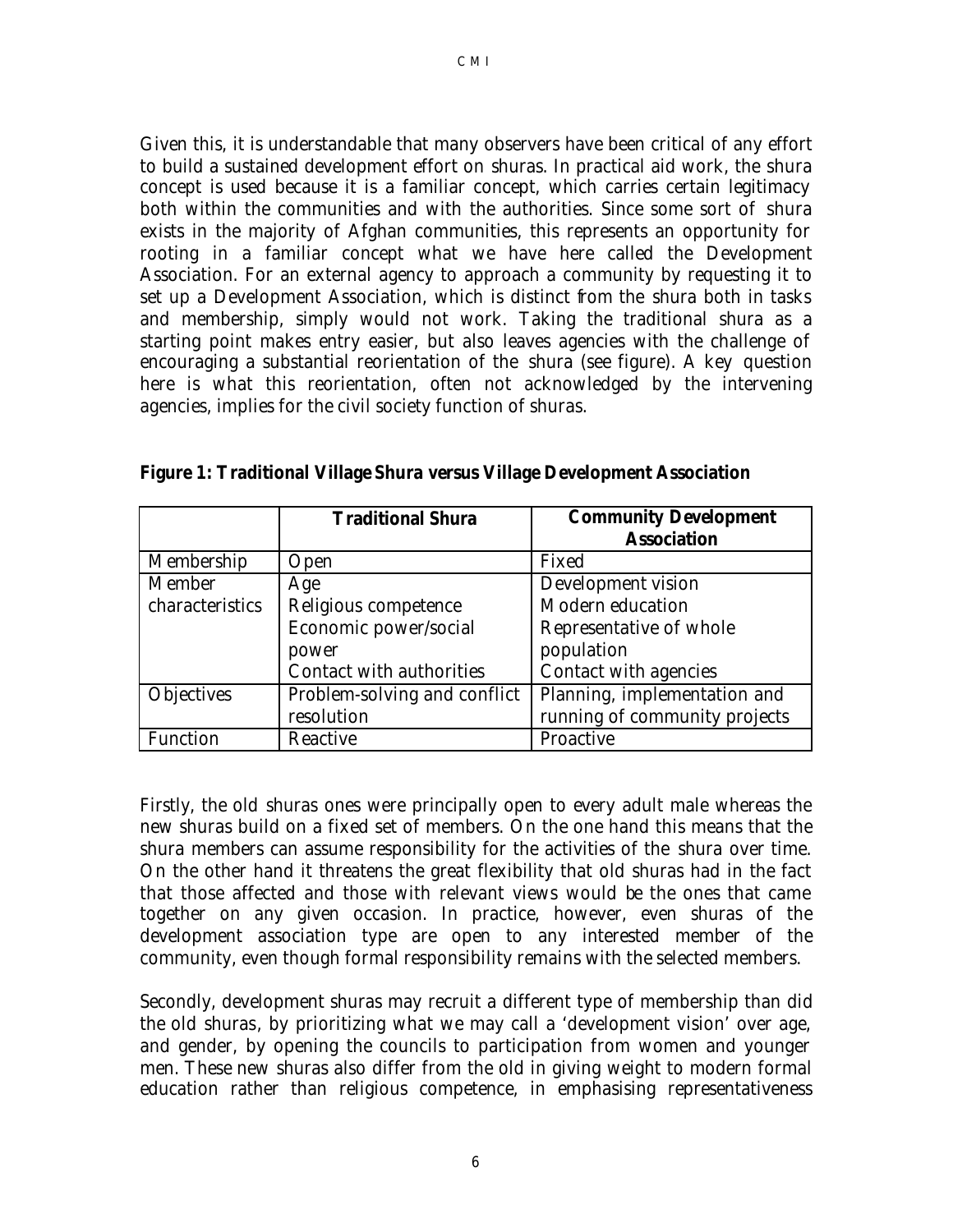rather than economic or social power, and in encouraging close contact with aid agencies rather than with ATA authorities. Again, those are ideals that are only partly met in practice, yet the process of building development *shuras* carries all the usual characteristics of conflicts over modernization. If well handled, however, the conversion of *shuras* may substantially strengthen representativity at the local level, hence also serving to educate people about fundamental social and political rights.

The objectives and the basic functioning of new *shuras*, however, are very different from that of old ones. As development associations, new *shuras* are expected to be involved in planning, implementation and long-term administration of a variety of projects at the community level ranging from health and education to irrigation or shelter programmes. Traditional Afghan *shuras* were fundamentally reactive, responding to problems as they arose, with a key role in conflict resolution. The implication of this is that a reorientation implies a specialization in terms of responsibility (within the *Shura*, but also in terms of the delegation of tasks), as well as considerable capacity building.

Capacity building is critical, not only to learn new skills, but also to support the reorientation of the mandate of the whole shura. This needs to cater not to shura members alone, but also to community members, as well as to the *shura's* main counterparts, which are ideally the local authorities. If capacity building is soundly tackled, however, the process of reorienting *shuras* may very well contribute to further strengthening their civil society function. Currently, however, the problem is that many, particularly within the aid community, see *shuras* as a readily available community counterpart for project implementation, without realizing the complexities of reforming their chief mandate, including the potential costs. Ultimately, one ought to not underestimate the fact that traditional *shuras* often act as strong civil society forces, and that engaging them as counterparts for assistance programmes entails the risk of weakening this capacity.

# *2.2. Religious networks*

 $\overline{a}$ 

Religious leaders and networks have always played a prominent role as civil society forces in Afghanistan.<sup>12</sup> In times of crisis, Islamic networks have taken on key functions either in the form of legitimizing resistance, or through forming the backbone of resistance. Looking at the emergence of the Taliban from a distance, its early mobilization had parallels in Afghan history: it was a reaction to ongoing war, insecurity, and mismanagement by the Rabbani government and its

<sup>&</sup>lt;sup>12</sup> Some, including the anthropologist Ernest Gellner, would argue that there is no such thing as an Islamic civil society, based on the assumption that the civility norm and democratization are based on an individualism that is inherently foreign to Islamic societies (Kamali, M. (2001). "Civil Society and Islam: A Sociological Perspective." *Archives Europeennes de Sociologie* 42(3): 457-482.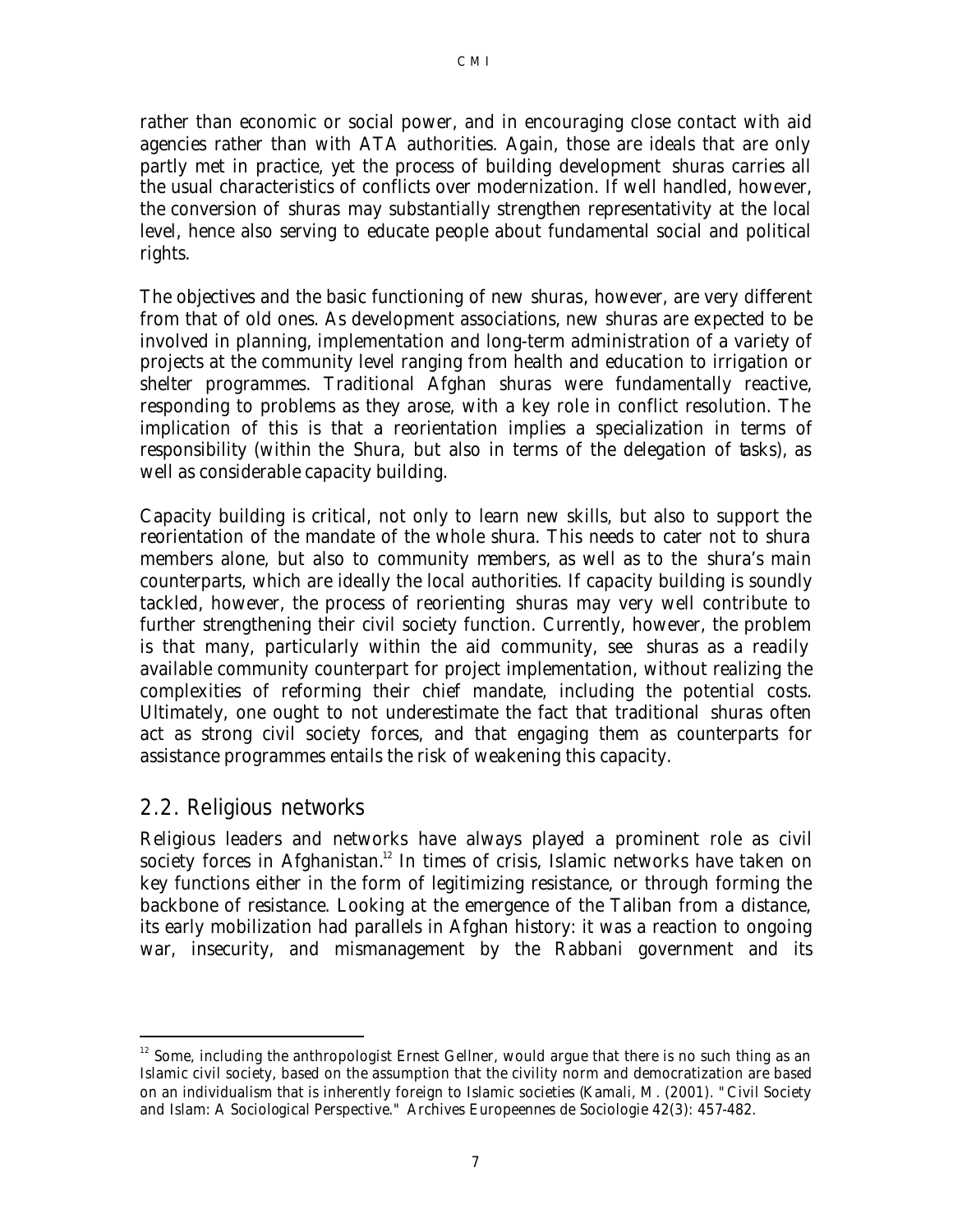associates.<sup>13</sup> In the early period  $(1994-1995)$ , the Taliban enjoyed considerable popular support for its ability to disarm warlords and reestablish a basic sense of security. As the Taliban took over the cities, as it developed longer-term power ambitions at the same time, and as it became increasingly radical, the popular support gradually waned. The alliance with Al-Qaida and other radical Islamic movements was only one of the reasons for the growing resentment.

CMI

The backbone of the Taliban movement was the religious networks, built around loyalties and competence developed during training at one of the many *madrasas* in Pakistan or Afghanistan. It remains a puzzle how it was possible to bring together these relatively loose and fragmented networks into an encompassing and relatively coherent organization. From today's perspective, however, the most important question is what the Taliban experience has done to the potential that traditional Islamic leaders, including *mullahs* and *maulawis,* have as forces in civil society. We know that most of the Taliban membership have quietly demobilized and resettled in their communities, where they are seemingly protected against prosecution by foreign forces. We know less about what legitimacy they have among common people, and whether the association between religious networks and the Taliban will have a lasting impact. This remains a key concern, given that Afghanistan's majority population will continue to see Islam as an integral part of life, and that religion may be one of the key resources for long-term reconciliation in the country.

# *2.3. The NGOs*

The number of Non-Governmental Organizations (NGOs), including national and international organizations, has exploded over the past year. There are now 1020 NGOs registered with the Kabul authority, which is four to five times what it was a year ago. An estimated one-third of these organizations is international. NGOs are a relatively recent phenomenon in the Afghan context, with national organizations being established from the late 1980s onwards, mainly within the Pakistan-based aid environment. A few of the more development-oriented Afghan NGOs and those engaged in Humanitarian Mine Action are, however, rated as highly professional and at least as efficient as the international ones.

From the civil society perspective, the most significant aspect of the emerging NGO sector is that some of the organizations are focused explicitly on issues such as human rights or peacebuilding. While this is true only for a handful of the existing NGOs, these organizations, some of which have a long history of engagement, already play a significant role in facilitating and encouraging constructive dialogue within civil society, as well as between civil society and the state. One example is Cooperation for Peace and Unity (CPAU), a small organization with a strong

 $\overline{a}$  $13$  The Rabbani government was the internationally recognized government of Afghanistan from 1992 to 2001, whereas the Taliban authority, upon having captured Kabul in 1996, was the country's de facto government, with control over the major part of the territory.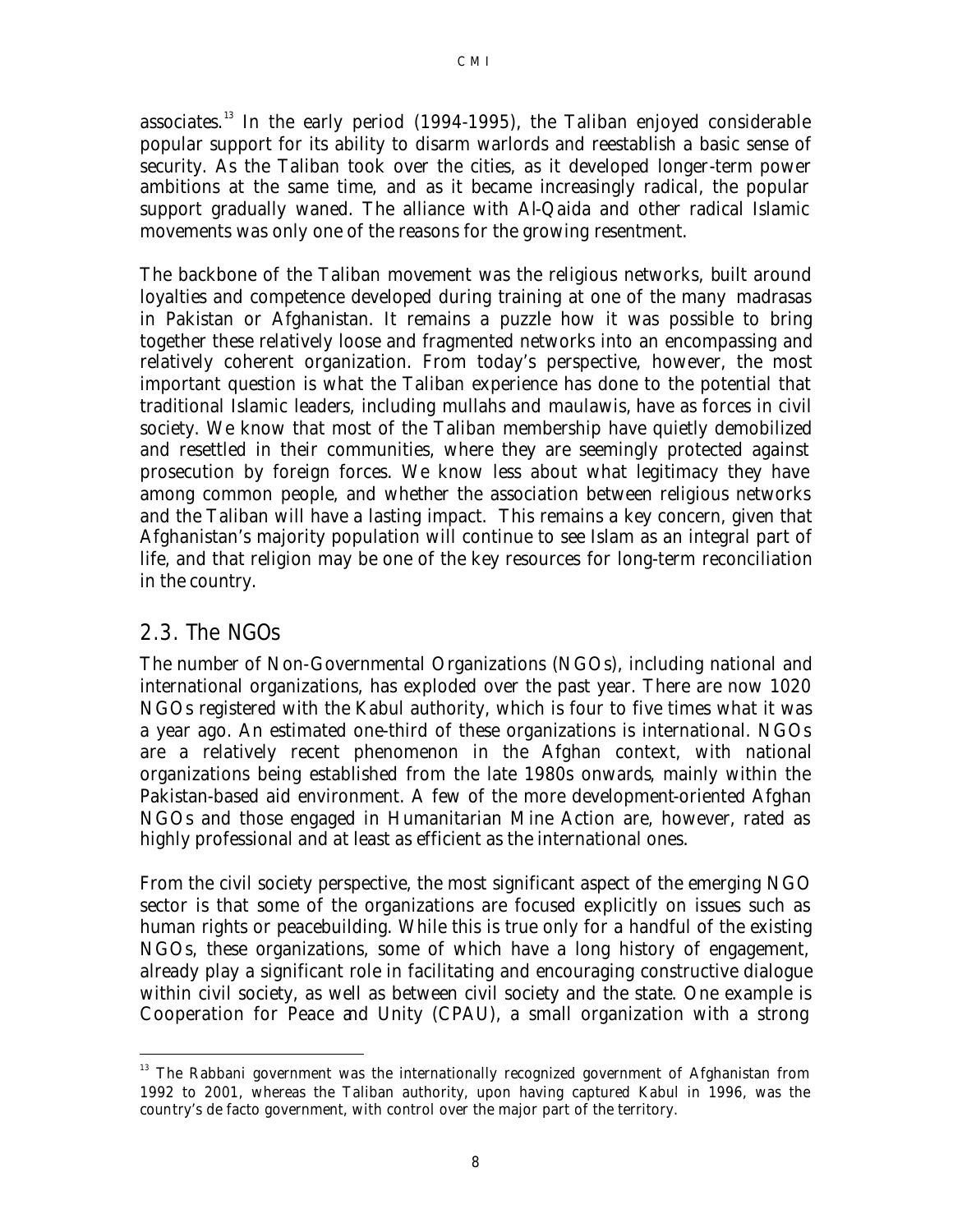CMI

commitment to community-level peacebuilding, in which it has developed its own model for engaging communities in setting up their community organizations, as well as formulating visions for the future and strategies to fulfill them. CPAU staff and associates are also drawn upon as resource persons in several processes at the national level, for example as participants in the civil society conference that went in parallel with the December 2001 Bonn conference, and as facilitators during the May 2002 Civil Society conference hosted by the Swiss Peace Foundation in Kabul.

The overwhelming majority of NGOs are involved in emergency and reconstruction aid. NGOs have played a primary role in implementing assistance projects for Afghans over the past more than two decades, in large part because donor governments have been reluctant to enter into direct cooperation with governments which they have considered illegitimate. Somewhat surprisingly, however, NGOs have continued to dominate aid implementation since the installation of the new Afghanistan Transitional Authority, in part because this is seen as the only system in place, after years of neglecting state capacities. Continuing to see NGOs as the main implementers is also a conscious choice of the UN and the ATA together, which see this as a better option than implementing through weak bureaucracies in the different ministries. In the popular perception, however, NGOs are providers which operate in a private market for service delivery on a par with other enterprises, rather than as humanitarian actors which promote specific values and work according to defined codes of conduct.

When NGOs increasingly become the key implementers of assistance projects at the community level, it also has the consequence that links between communities and local administrators, which were already weak, are further weakened. Rather than filling the gap, most NGOs tend to relate to local authorities to the least extent possible. This tendency is further strengthened by the fact that assistance has increased substantially, particularly as food aid, while remaining emergency oriented.14 The delivery of short-term assistance, by organizations that are hardpressed to deliver large amounts of aid within tight deadlines, is hardly the best basis for NGOs to play a significant role in civil society. A large part of the NGO sector can more appropriately be seen as an extended arm of the UN-backed Transitional Administration of Afghanistan than as genuine civil society organizations fostering popular participation and social organization, or being representatives or advocates of the local communities and groups.

 $\overline{a}$ 

 $14$  A different concern is that when NGOs take over service provision, this allows authorities at all levels (including warlords and government) to not take responsibility. This undermines a key function of civil society, which is to hold the government accountable. Furthermore, in some cases it may be freeing up resources for strengthening repressive or war-making capacity, as is particularly relevant in the case of warlords.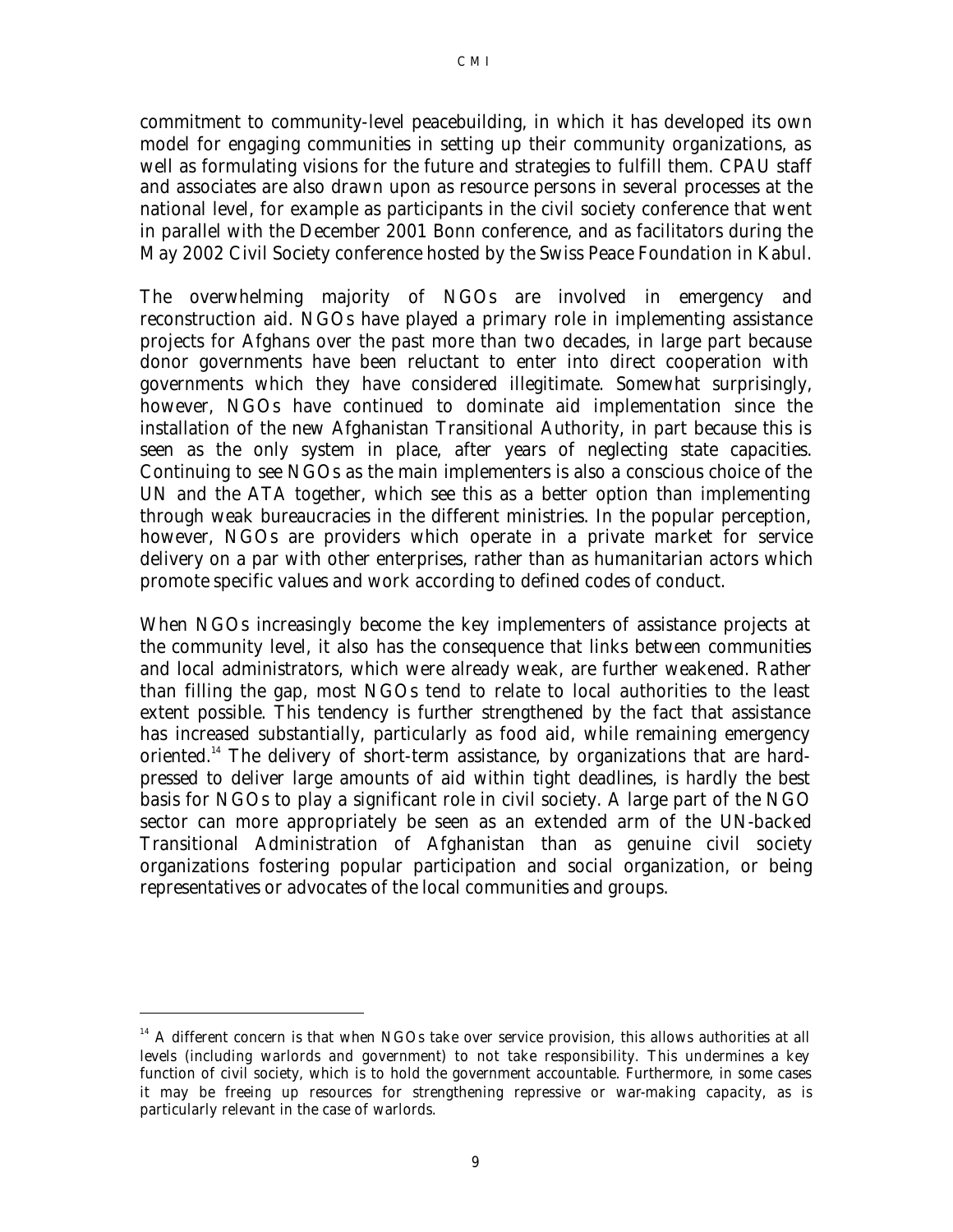## *2.4. Voluntary associations and interest groups*

Over the past year there has been a reemergence of various voluntary associations and interest groups, including professional groups, youth groups, student associations and women forums (see section 3 for a discussion of women and civil society). This is largely a phenomenon that is limited to the major cities. It has been greatly encouraged through the selection process that led up to the emergency Loya Jirga in June, where the candidates backed by such groups won considerable recognition.

One case in point is the Professional Shura of Herat, a gathering of doctors, lawyers, professors and teachers that was set up in early 2002 (Human Rights Watch 2002). The *shura's* charter, to which regional strongman Ismael Khan has signed up, makes the point that the shura is not a political party, but that it will conduct meetings, publish a newspaper, and make policy recommendations to the authorities of Herat. Over the first few months of its existence, the shura has become subject to increasingly grave acts of suppression, including arrests of its key members and the prevention of planned meetings by the security forces. This has severely hampered the activities of the *shura*. Its publication, *Takhassos*, has changed from voicing moderate criticism of the local authority to now containing, in the words of Human Rights Watch, "artificial praise" (ibid., 27).

As illustrated by Herat's Professional Shura, the repressive environment enforced by many of Afghanistan's rulers dramatically constrains their ability to fulfill a civil society role. Another issue, which does not necessarily apply to the Professional Shura, is that many of the new organizations are very unclear about their mandates as well as about their organizational mechanisms. This is no great surprise, given that there is no strong tradition for such organizations. As Jawed Ludin has pointed out, various regimes, the PDPA government (1978-1992) in particular, have tended to create or co-opt such associations through a combination of stick and carrot (Ludin 2002). Defining their role within a presumably open political climate, but where war-fostered leaders continue to constrain their activities, is no simple task.

#### *2.5. Political parties*

 $\overline{a}$ 

At the interface of civil society and the state domain, there is intense activity in reviving old party networks and in creating new political parties.<sup>15</sup> The party activity is in part stimulated by new political freedom, but mainly by the opportunities for participating in the political processes outlined by the Bonn agreement. Whereas some of the parties were active in the build-up and execution of the emergency Loya Jirga in June 2002, there seems to have been an

<sup>&</sup>lt;sup>15</sup> Most definitions would argue that groups seeking political power do not belong to civil society. (see e.g. Van Rooy, A. (1998). *Civil Society and the Aid Industry*. London, Earthscan. Leaving this debate aside for the moment, we find that the renewal of parties and party politics in Afghanistan merits attention.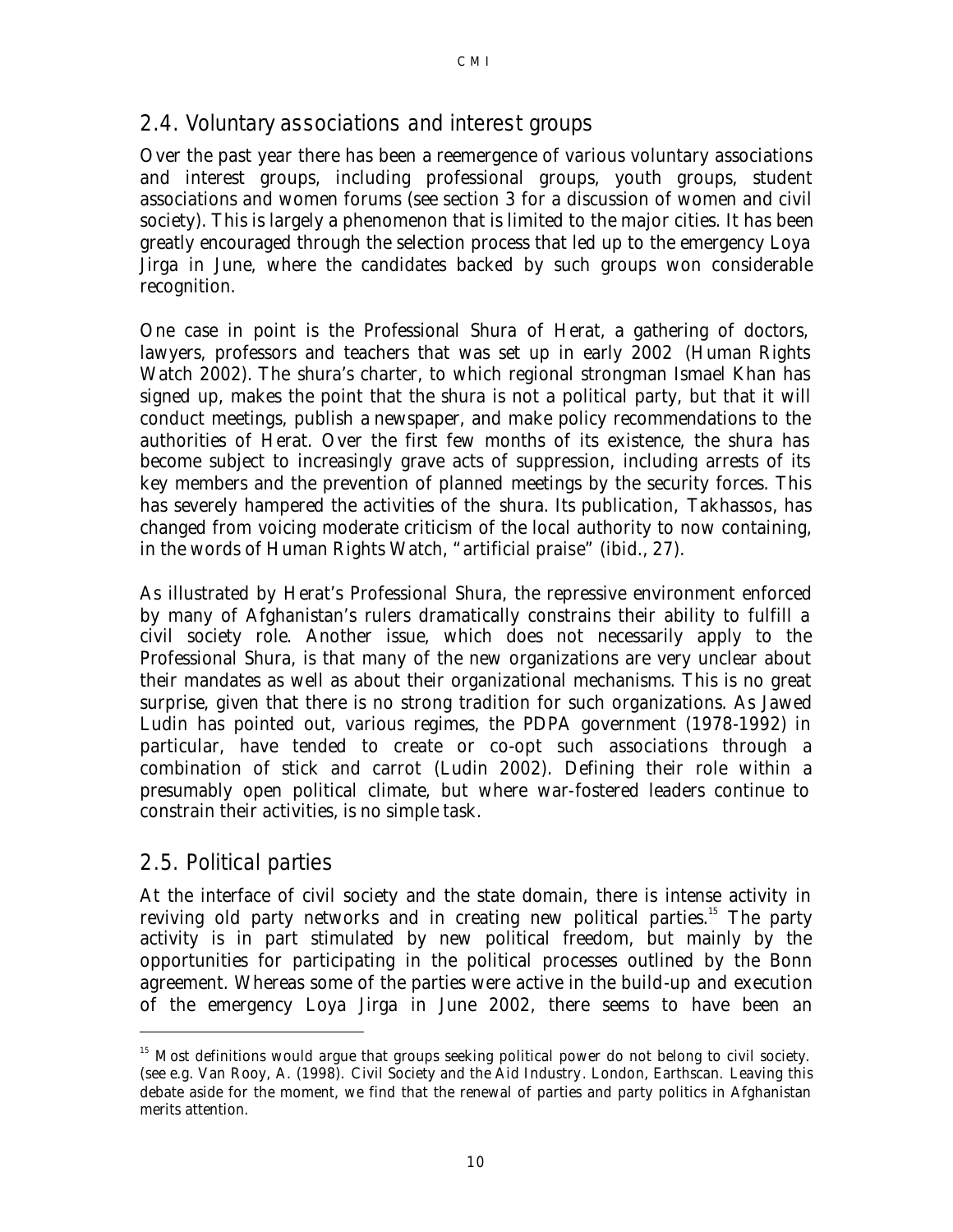CMI

intensification of activity after that, with the aim being to take part in the Constitutional Loya Jirga and the 2004 election that is to select the first regular government.

We find a range of groups now becoming active, and while it is difficult to get a full overview, we may look at some of the more important examples. Firstly, we have so-called nationalists (also called 'moderates'), who can be associated with the jihad parties of Pir Gilani and Sigbatullah Mojaddedi, but amongst whom presently the old Afghan Millat (self-defined as social democrats) seems to be most active. This group is actively engaged in party building throughout the country. Secondly, we have a variety of communist groupings, including those formerly associated with the Soviet Union and Afghanistan's PDPA regime (1978-1992), but also a mobilization within the so-called Maoist networks, which have in large part survived the war by seeking cover within various mujahedin parties. Thirdly, there are the Islamists, who are now often referred to as the 'jihadis' for their prominent position in the anti-communist war. This group played an influential role at the Loya Jirga in June, and includes former mujahedin leaders like Burhanuddin Rabbani and Abdur-Rab Rasul Sayyaf. Fourthly, several of the close associates of the former defense minister Ahmed Shah Masood are in the process of party establishment. Finally, more traditionally oriented networks and parties exist, but are keeping a low profile at the moment, given that most of them would have had some degree of association with the outgoing Taliban.

The revival of party politics is not unproblematic. Many would trace the conflicts over the past 24 years to the party mobilization of the 1960s and early 1970s, encouraged by the 1964 Constitution (which is also the basis for the transition agreement laid down in the Bonn agreement). Expectations of a new representative political system were not met, as the party bill in the 1964 Constitution was never signed, causing an uprising both from the then emerging Islamists and from the Maoist and Communist parties, of which many of the leaders are still active. In Afghanistan's recent history from 1978 onwards, the concept of a political party has primarily referred to a military capacity for mobilizing against the state (but often using military power also against its rivals within the resistance). This legacy lingers on, and the fear that party competition may be diverting into armed fighting is further exacerbated by the massive difference of interest and opinion that exists between the various groups. Ultimately, this means that people's experiences with a party system are largely negative and that a climate of sound party competition has never taken hold. Whereas some of the parties referred to above do engage in forms of party-building that have the potential to strengthen a sound participatory process, there are others that continue to work as elite-led organizations with little inclination to enter into workable political compromises. A further concern is that there are very few role models to draw on in neighboring countries.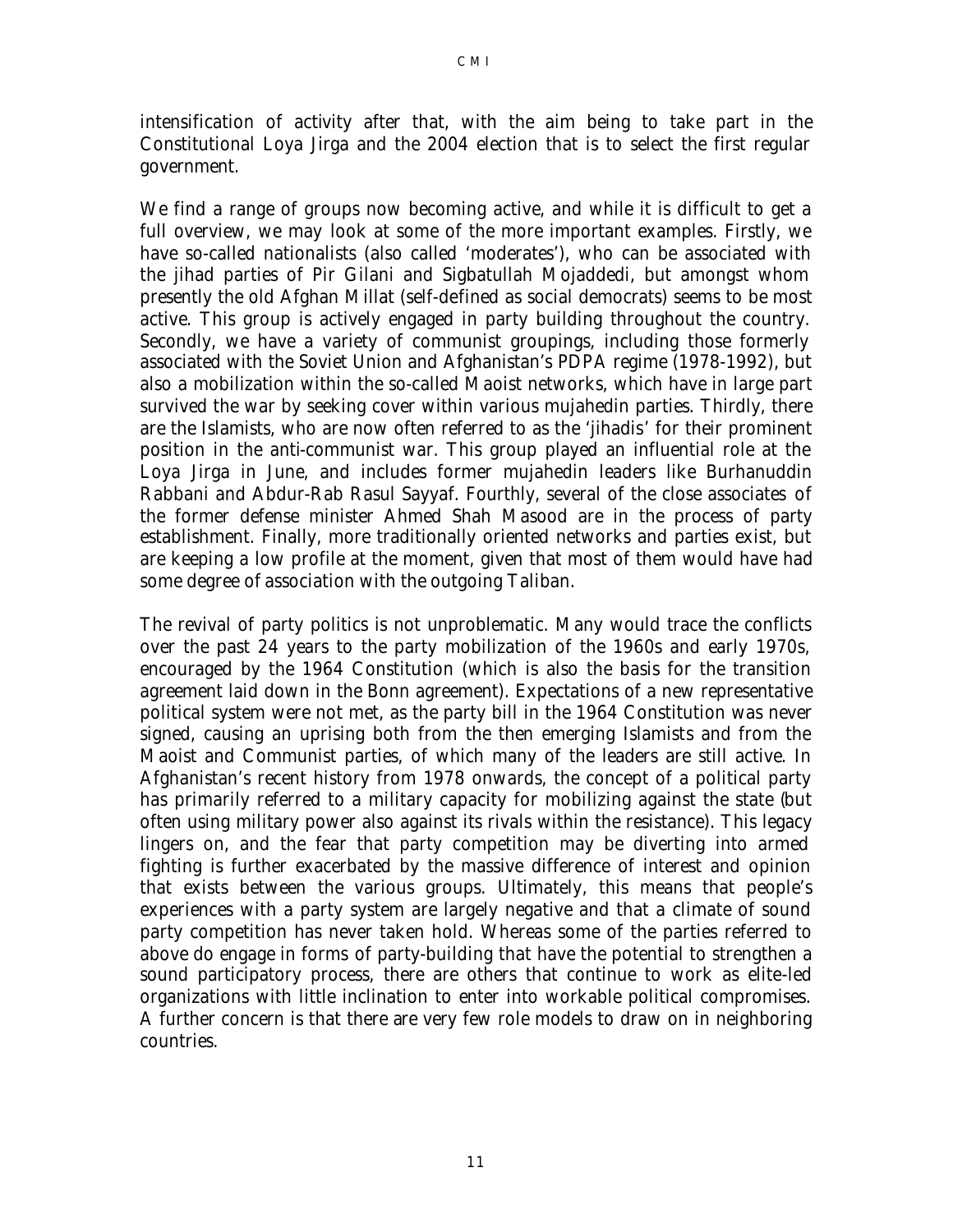#### *2.6 Gender dimension of civil society*

Traditional civil society activities in Afghanistan are strictly sex-segregated with patent ideological support to male authority over women in the public domain. The cultural norm of gender segregation, *purdah*, creates separate all-female forums and affects the strategy women and girls use to build networks for public influence in civil society. When women were in contact and worked in teams with non-related males in rural areas, they needed introduction through links based on kinship (clans and patrilineal groups) for proper guardianship. The infamous *mahram* decree of the Taliban was an example of restrictive interpretation of this guardianship. However, even under the strict Taliban rules women (and men) developed innovative ways of co-operation and also opened traditional community institutions such as local councils - *shuras* - for women.

Afghan women in exile have organised their own NGOs, networks and political advocacy groups. These groups have not gathered around one preferred solution regarding the transition and reconstruction work, but reflect the variety of opinions in the exile community. Among the better known in the West are the Revolutionary Afghan Women's Association (RAWA), which headed several international campaigns against both the Rabbani regime and the Taliban. In the active NGO milieu in Peshawar, the Afghan Women's Resource Centre (AWRC) and the Afghan Women's Network (AWN) are established organisations with links to the international humanitarian arena. In December 2001 Afghan women gathered at roundtable conferences in Brussels and Peshawar, and called on the international community to support their rights and leadership in reconstruction.

Besides these organised groups, there are numerous Afghan women who work for UN agencies and NGOs inside Afghanistan. Information about their competence and recommendations on the use of gender sensitive strategies is available in several reviews of international NGOs<sup>7</sup> project experience.<sup>16</sup> A positive backing from the central authorities to support local initiatives is vital for these resources and innovations to take root and prosper in civil society.

In the National Development Framework a two-pronged approach is launched to restoring rights and reassessing roles and responsibilities for women in all sectors of society. This will be a responsibility for all ministries, not only the Ministry of Women's Affairs (MOWA). Under the National Solidarity policy (Hambaste Millie) block grants will be allocated to local projects of reconstruction. The procedures for choosing between projects will depend on democratic decisionmaking processes in the districts.<sup>17</sup> Given that women have only recently entered some local community councils, a very asymmetric gender representation and influence is likely to prevail in the traditional shura. It is important to investigate

 $\overline{a}$ 

<sup>&</sup>lt;sup>16</sup> For example "Afghanistan, gender guidelines". Sippi Azerbaijani. April 2002

<sup>&</sup>lt;sup>17</sup> cf. Executive summary "National Priority Projects" Kabul, Government of Afghanistan, 12 October 2002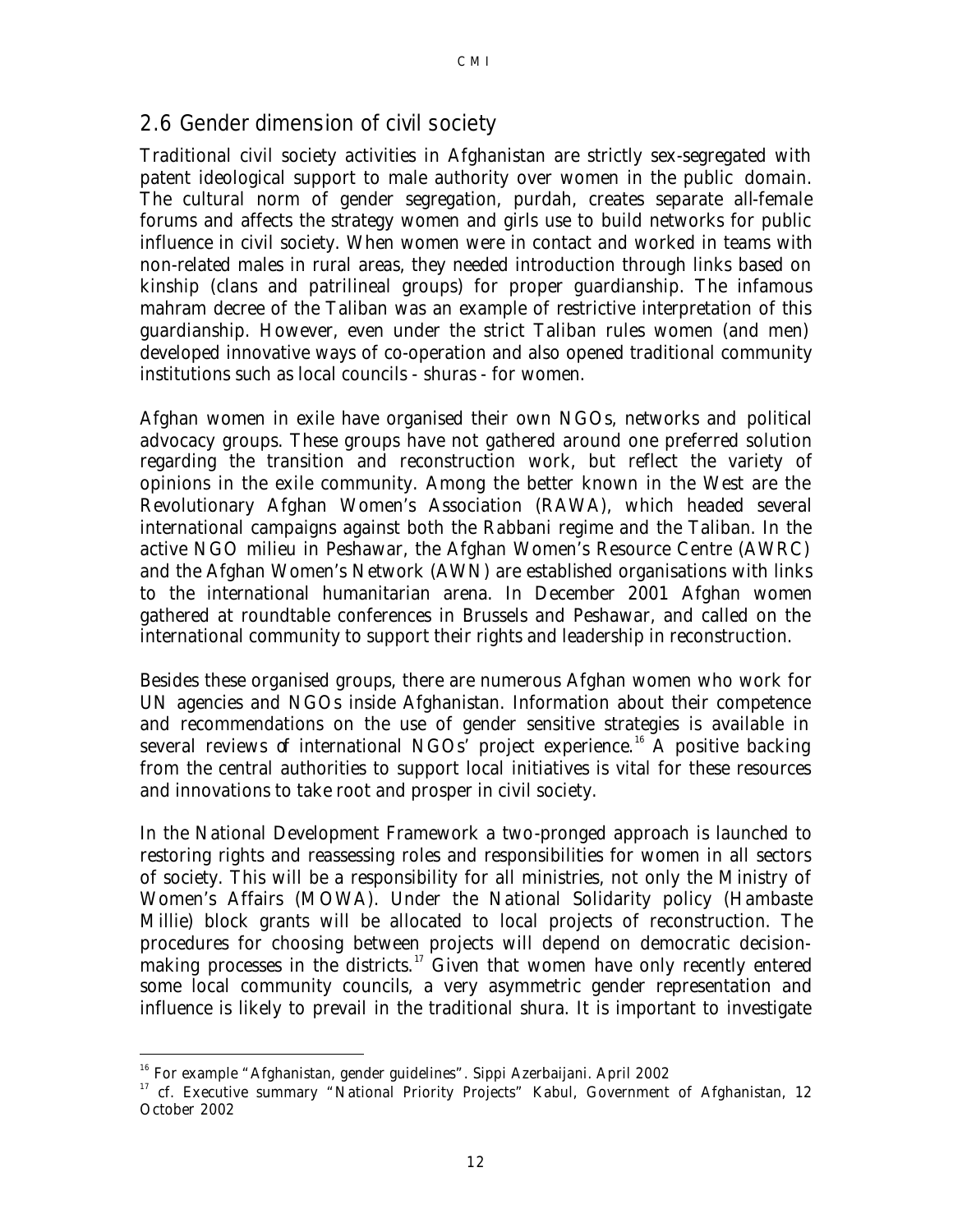possibilities of establishing links of support to Afghan NGOs with experience of gender sensitive work through these institutions.

However, a larger influence for women in the Afghan society is not guaranteed through an increased number of so-called 'women projects' and the pressure for gender 'mainstreaming' in the local community councils. What is necessary is also a more thorough involvement of women and women's groups in the processes of establishing a new constitution and legislation and in the formation of political parties.

It has been duly noted by many Afghans that women's rights were a main focus in international assistance throughout the Taliban period, and that conditionality was closely tied to this. Now, when the climate for promoting women's participation is better than ever, not the least because of popular discontent with the harsh policies of the Taliban, there is comparatively little focus on the situation for women.

Policies seeking to promote the rights of women have always been highly contentious in Afghanistan. The fall of the Taliban opened a window of opportunity for incremental positive change for women. However, this unique opportunity, seems now about to be lost, as ATA and the assistance community have implicitly agreed to move gender from centre stage into being just another crosscutting issue.

# **3. Strengthening civil society? Enabling and obstructing factors**

The anticipation of gains to Afghan women after the fall of Taliban is illustrative of the perhaps unrealistically high expectations of the strength of transformation in Afghan civil society. While the gains to Afghan women after the fall of Taliban are authentic, the factors that still hamper female participation illustrates the fact that strengthening Afghan women's influence in civil society is an endeavour that requires long term support.

Whereas a variety of organizations and activities exist, it is also clear that the existing conditions are in many ways constraining. International organizations are strongly involved in promoting civil society, but there is a need to be realistic about the limitations on building it from the outside. The most important contribution that the international community could make would be to scale up its protective role, and reconsider the close alliance with forces that constitute the major threat to a vibrant civil society. Going from there, there are ways of strengthening civil society, but as Van Rooy (1998: 197-198) points out, the strategies to be used differ widely from those used more broadly in humanitarian and development aid, and success essentially hinges on three factors: deep knowledge, small funds; and long-term relationships.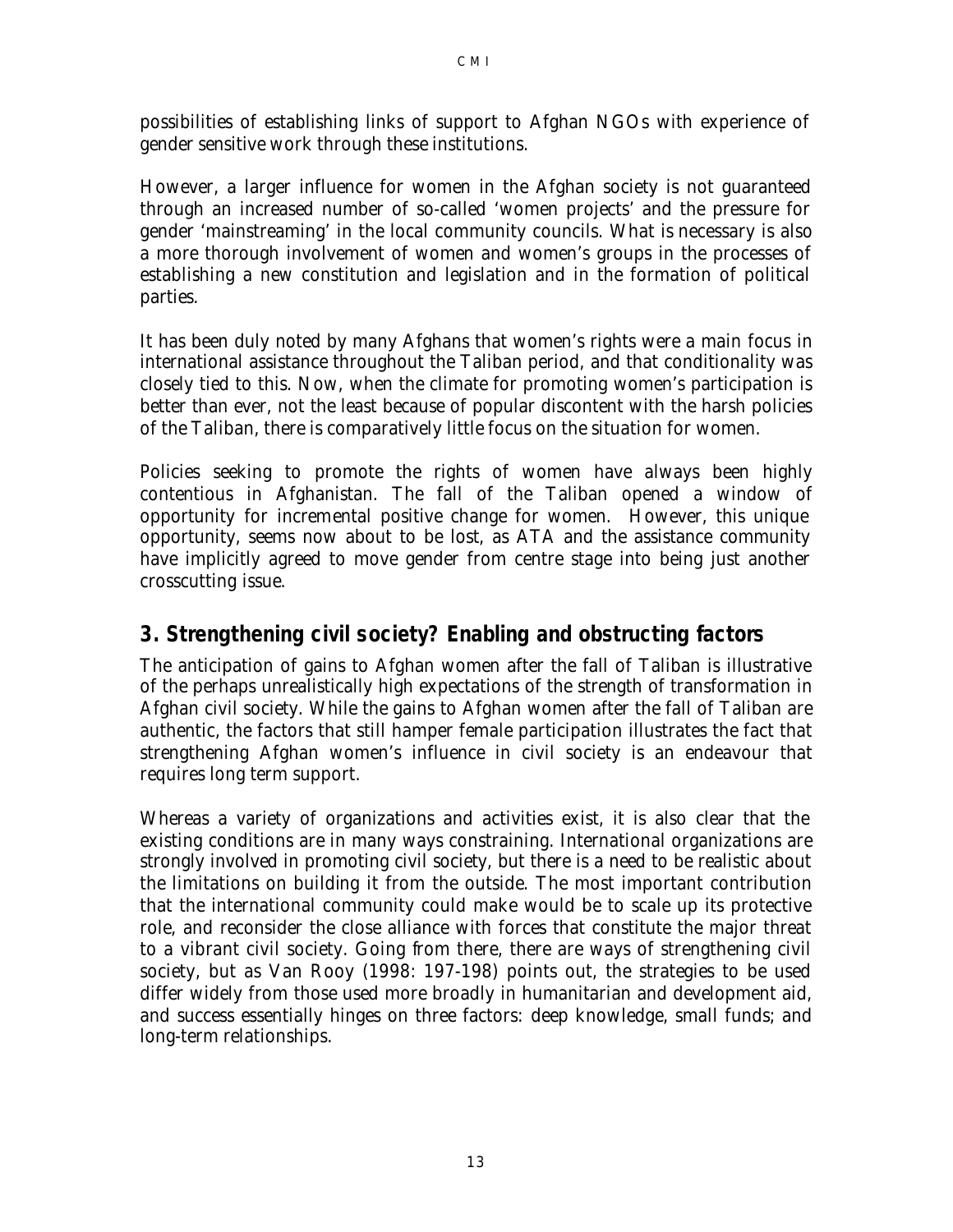#### *3.1. Security*

Civil society actors and processes are responsive to insecurity, both in the sense of insecurity as a general state where anybody is targeted, and in the sense of civil society being specifically targeted. The broad security situation in Afghanistan seem to have deteriorated significantly in the few months following the Loya Jirga, particularly in the rural areas where there is no proper presence of international or ATA personnel. Of even more concern, however, it seems that civil society actors have become the targets of power-holders, whether they are part of ATA or act as local and regional leaders. Undoubtedly, a large share of the current leadership at all levels does not necessarily have an interest in promoting a strong civil society, given their delicate pasts as central war actors.

The security services associated with ATA have added to the problem rather than helped rectify it. A range of organizations, including police, army and intelligence, are under the control of various persons in the government (and in the regions), but enjoy little or no trust amongst the general population. The president, as the head of a transitional authority, has little control over the security forces, as was amply demonstrated when his security guards were replaced by American troops earlier this year. When Karzai attended the May 2002 civil society meeting in Kabul, he was asked critical questions about his cooperation with warlords in the cabinet, questions to which he responded in a direct and nuanced manner. Upon leaving the meeting hall, however, his bodyguards (Afghan at the time) went over to the questioner, took his personal details, and issued direct threats. Most people therefore see the existing security organizations not as part of the solution, but as the core of the problem.

The role played by the international community is more mixed. It is the military presence, including both ISAF and the allied forces, that plays the most significant role with regard to security. On the negative side, the international military presence collaborates closely with the warlords, which most see as the major threat to security and lasting peace. The US position is that one has to choose between peace and security on the one hand (which is seen to hinge on the warlords), and accountability and reconciliation on the other hand (which is seen as too delicate to address now and in the near future). This position has been echoed by UNAMA, with the effect of indicating a general amnesty for past crimes, and at the risk of implicitly signaling a condoning of future violations. On the positive side, however, it is to be noted that where there is a physical international presence, whether allied forces, ISAF troops, or assistance organizations, there is a greater sense that civil society can work without risk of interference.

#### *3.2. Afghan Transitional Administrative capacity*

Without access to the state, the potential for civil society to function and impact upon policy formulation is limited. The most significant process in facilitating popular influence on the authority was the emergency Loya Jirga. It is clear that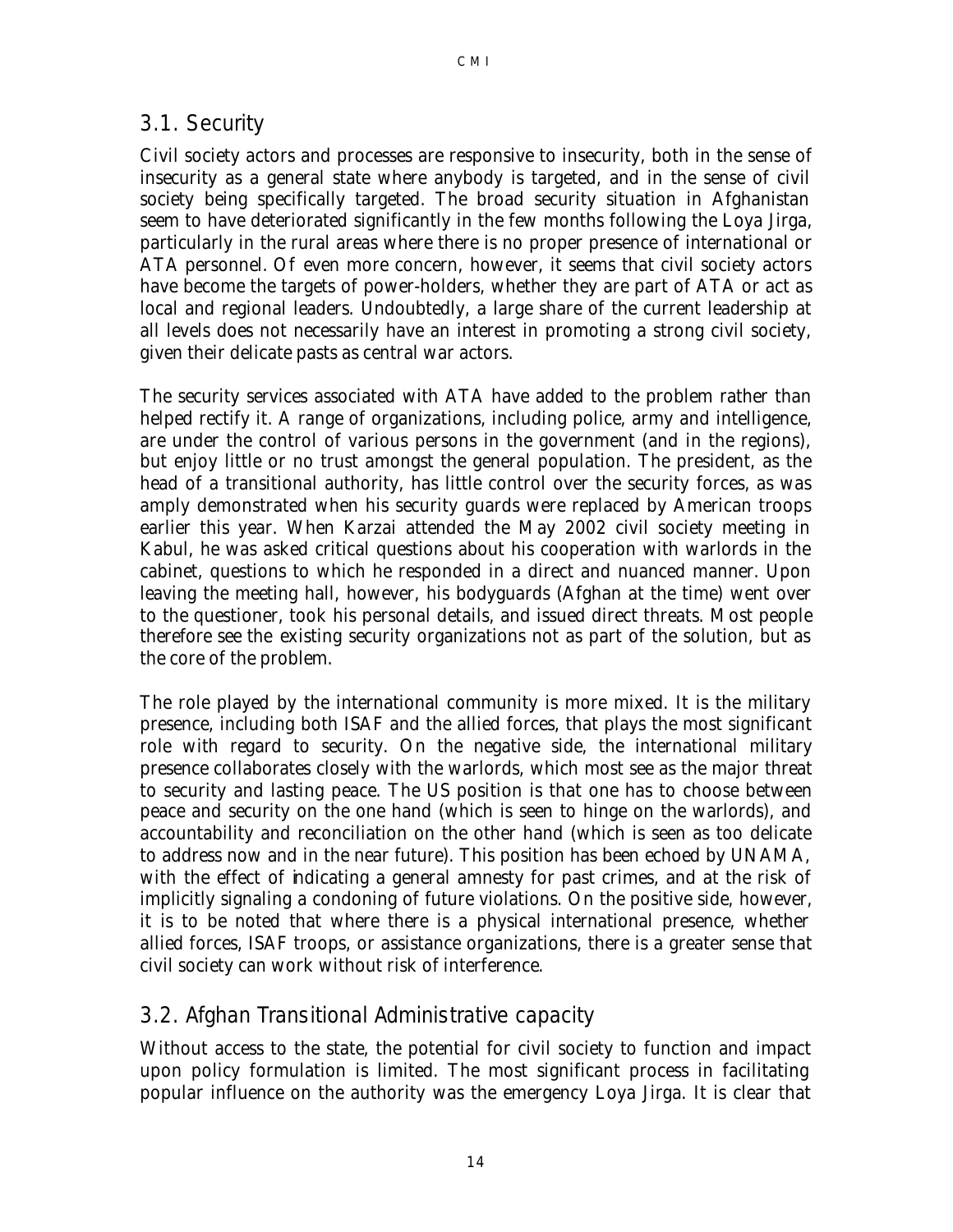the process had raised massive expectations, and that those were in large part unmet, as the process was hijacked through a combination of last-minute nominations of warlords and their associates and a silencing of many critical voices through threats and intimidation. Nonetheless, the Loya Jirga, and particularly the process through which delegates were chosen throughout Afghanistan, served to demonstrate opportunities and to generate an awareness of alternatives to current power-holders that may not be easily reversed.

The ability to influence state policy is not only about the strength of civil society, and about its access to the state. It is also fundamentally about the ability of the state to formulate and execute new policies (Carothers 1999: 26). Afghanistan's current system of administration is weak. Deep divisions characterize it, both within the central Afghan Transitional Authority and between the central system of administration and various regional and local leaders. Clientelist employment practices add to the problem, and may reify divisions within the administration, which will be very hard to break up at a later stage. The challenge is therefore to strengthen the state's capacity while scaling down the size of the administration and gradually integrating its various branches so that it may come to act more coherently. With the current reality, there is every reason to be realistic about the opportunities for civil society mobilization to have any immediate effect on ATA policies.

Another ambiguity stemming from the strong international presence is that whereas it provides a degree of protection, it may also lead to a feeling of powerlessness. In Mozambique, the fact that power is seen as being exercised from outside the country has been described as a disincentive for civil society actors (Lewis 2001: 7). In Afghanistan, similar views are now being expressed, not least in relation to the way warlords have been reimported and reinstalled in positions of power since the fall of the Taliban, in what is seen as a prioritization of the US war agenda at the cost of an Afghan peacebuilding agenda. In this sense, the international presence not only provides protection for civil society forces to work; it also provides protection for the very forces that constitute the major threat to civil society.

# *3.3. Independence?*

Whereas the Transitional Administration of Afghanistan's capacity to absorb and act on the expressions of civil society is key, it remains important that actors in civil society maintain a principled independence from the state. As discussed above, this has been a problem in Afghanistan's recent past, where various regimes have aimed at coopting civil society, or at engineering it in order to control it. At present, there is considerable disagreement about the extent to which parts of civil society are set up in order to strengthen the influence of various actors from the war, including actors outside Afghanistan's borders. Whereas it is difficult to assess how large a problem this is, there is every reason to be aware that the independence of civil society is defined not only in relation to the state, but also in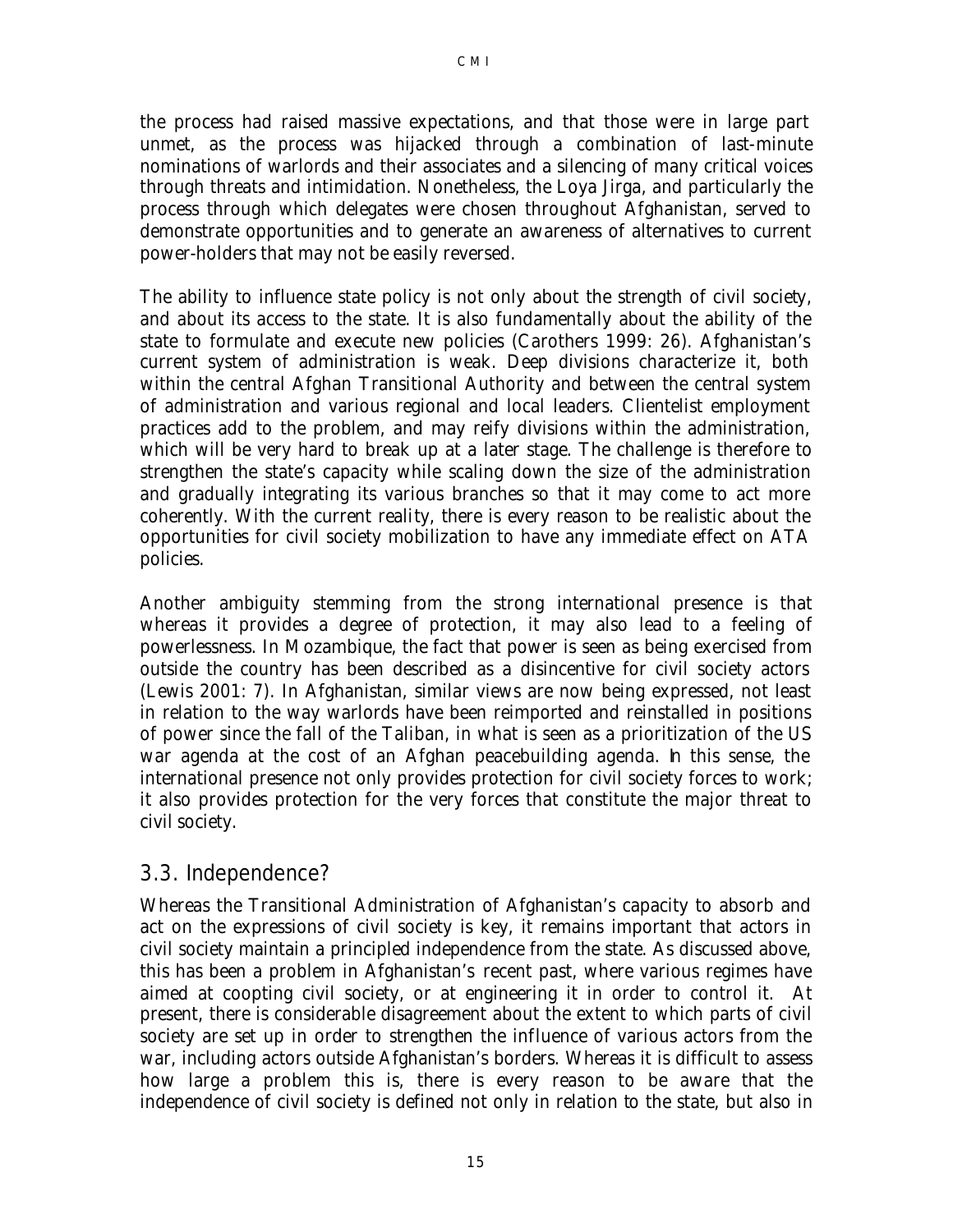relation to non-state military and political actors, both domestically and internationally.

A central issue is the establishment of a range of independent commissions, the most important being the civil service commission, the human rights commission, the judicial commission, and the constitutional commission, all of which were included in the Bonn agreement (ICG 2002: 11-13). There have been indications that ATA and other political actors have restricted the ability of the commissions to act independently. One example is the human rights commission being denied access to the injured after the October 2002 student demonstrations in Kabul, in which the police opened fire and killed at least four people. The accounts of what happened varied, some claiming that it was a violent uprising instigated by Al-Qaida, whereas others saw it as a non-violent spontaneous march in protest against differential treatment and days without food and electricity during *ramazan*. The decision to deny access to the victims was referred to an emergency meeting of the cabinet.<sup>18</sup> If independent commissions are to work effectively, the ATA, the UN, and the US-led military now need to join hands in order to ease their access, not hinder it. And, furthermore, the commissions need the way cleared for an open interaction with communities and organizations, both for these to be allowed to become part of this important process and to seek popular support for the suggestions or initiatives these commissions might come up with.

#### **4.Concluding remarks**

 $\overline{a}$ 

Amongst key actors in civil society, there is now a heated debate about what stance is most constructive in order to influence the policies of the Islamic Transitional Administration of Afghanistan and the international community. Some argue that only a confrontational approach is effective, given the past record of most of the people in power and the architecture of the foreign presence. Others argue that one needs to focus on dialogue and cooperation, given the fragmentary nature and limited capacity of the Transitional Administration of Afghanistan. The latter position also makes reference to the risk that confrontational practices may backfire, and would, for example, refer to the clampdown on Herat's professional shura as a result of the publicity received in the recent Human Rights Watch report, which was very critical (Human Rights Watch, 2002). International actors are now encouraging civil society activity across the board, but many think that

<sup>&</sup>lt;sup>18</sup> Members of the Afghan Independent Human Rights Commission (AIHRC) were denied access to the hospital by Security Forces, which also rejected an instruction by the Minister of Health, Dr. Sohaila, to allow them in. The explanation provided by the Minister of Higher Education for Dr. Sohaila, over the phone, was that, based on an emergency cabinet meeting it was decided that for 24 hours no one would be allowed to enter the Wazir Akbar Khan Hospital to see the wounded students. The next day, when the visit was possible, it surfaced that the students had been intimidated and thus refused to be interviewed. AIHRC was only able to take pictures of the five severely beaten students, which all had received bullet wounds in their legs. The AIHRC regards the Cabinet decision as a violated of their mandate provided them through a Presidential Decree, and has further noted that the governmental Press agency did not publish or circulate their press statement on the event.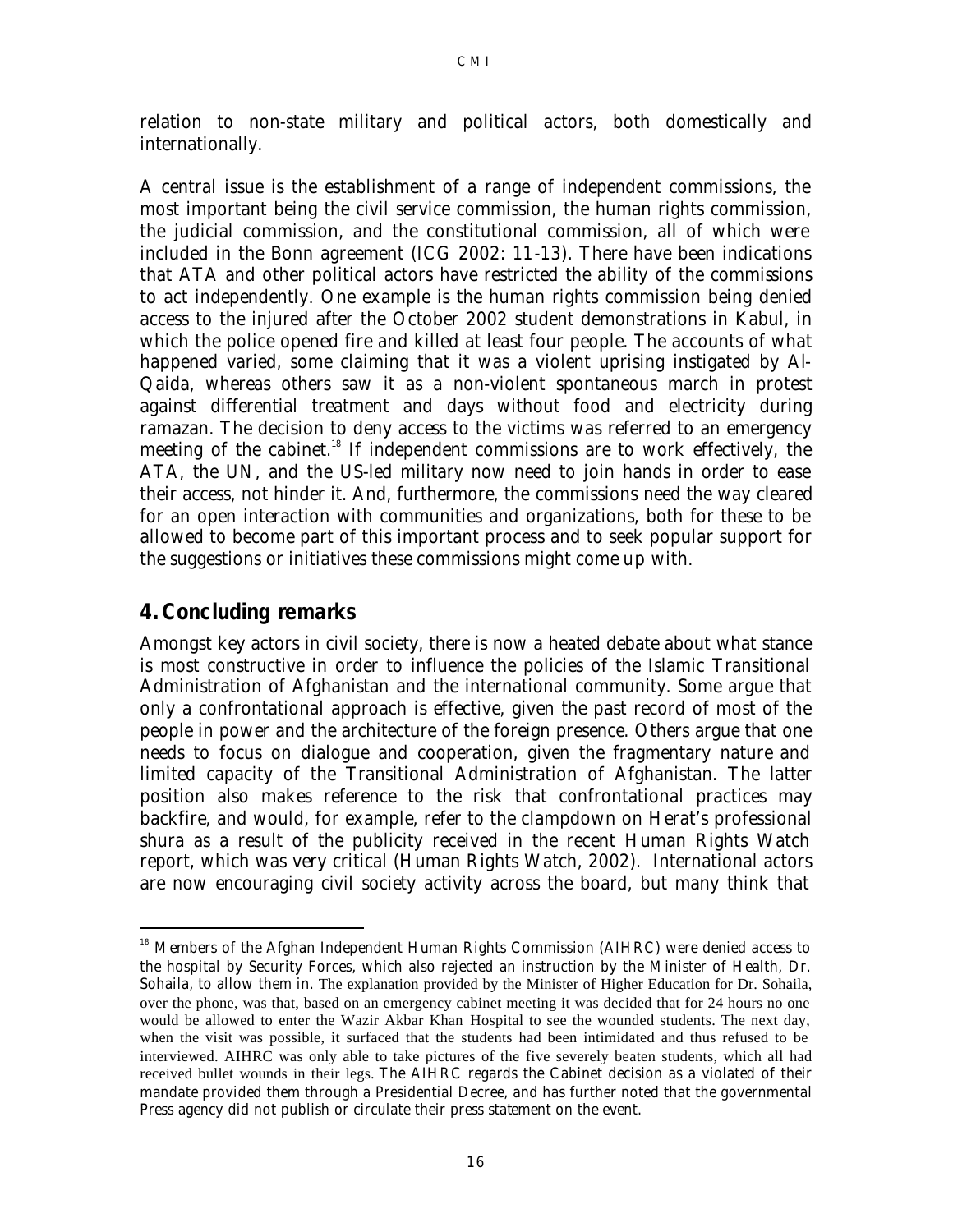once the international presence is toned down, there will be repercussions against those who were most vocal. Having encouraged it, the international community carries a huge responsibility for strengthening, rather than downgrading, its role as guarantors for civil society.

# *4.1. Knowledge*

Recent initiatives have marked the initial steps in building an understanding of what civil society means in an Afghan context, but there is a long way to go. As exemplified by the discussion of shuras, an institution that most assistance organizations have used as counterparts in their projects over the past 10-15 years, little attention has been given to the need for analysis. The composition of Afghan society has been influenced by 24 years of war, and research and analysis is lagging behind in assessing the changes that have taken place. The ability for external actors to work constructively with Afghan civil society hinges on its ability to understand the actors, activities and processes within it. The challenge now is therefore to strengthen our knowledge, by moving beyond definitional discussions to identify the strengths and the weaknesses of concrete civil society organizations and activities, including those that are particular to the Afghan context. And, furthermore, to help these to obtain a clearer understanding of what roles they might assume and of how the different groups and associations define themselves.

# *4.2. Resources*

Access to resources is important. In the case of civil society, the trick tends to be to use meager resources in a smart way, rather than to spend massively. As discussed above, in the context of NGOs easy access to large funds may have unintended effects, as in moving attention from social mobilization to programme administration. The problem with civil society is that funding is rarely the critical factor. The most important functions that the international community can have are providing protection or facilitating access for civil society actors, not funding them massively. In present-day Afghanistan, however, these present plenty of opportunities for constructive action.

# *4.3. Long-term relationships*

Strengthening civil society is not a short-term effort. Constructive engagement in this sector needs not only to build on knowledge and strategic use of limited resources, but also to take a long perspective. Above, we have claimed that formal organizations, including NGOs and political parties, are unclear about their mandates. Raising awareness in this regard is a long-term process, which requires engagement not only with organizations but also with their stakeholders, including the framework (judicially and otherwise) within which they work. The mechanics of a large-scale international operation coming in to rebuild the country is hardly the ideal starting-point for a knowledge-based, low-cost, long-term engagement of the kind described here, and it is perhaps inevitable that the impact in the civil